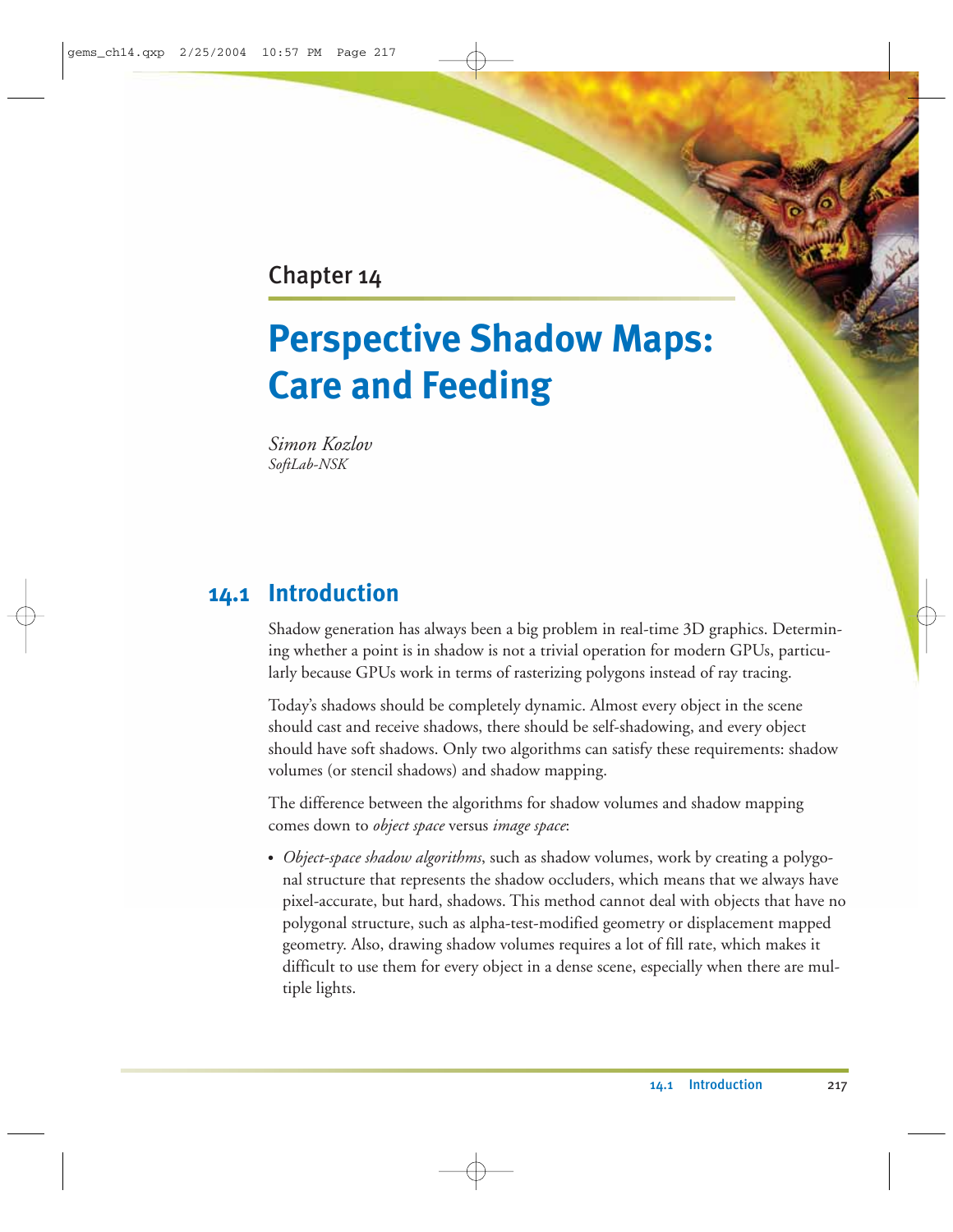• *Image-space shadow algorithms* deal with any object modification (if we can render an object, we'll have shadows), but they suffer from aliasing. Aliasing often occurs in large scenes with wide or omnidirectional light sources. The problem is that the projection transform used in shadow mapping changes the screen size of the shadow map texels so that texels near the camera become very large. As a result, we have to use enormous shadow maps (four times the screen resolution or larger) to achieve good quality. Still, shadow maps are much faster than shadow volumes in complex scenes.

*Perspective shadow maps* (PSMs), presented at SIGGRAPH 2002 by Stamminger and Drettakis (2002), try to eliminate aliasing in shadow maps by using them in *post-projective space*, where all nearby objects become larger than farther ones. Unfortunately, it's difficult to use the original algorithm because it works well only in certain cases.

The most significant problems of the presented PSM algorithm are these three:

- To hold all potential shadow casters inside the virtual camera frustum, "virtual cameras" are used when the light source is behind the camera. This results in poor shadow quality.
- The shadow quality depends heavily on the light position in camera space.
- Biasing problems weren't discussed in the original paper. Bias is a problem with PSMs because the texel area is distributed in a nonuniform way, which means that bias cannot be a constant anymore and should depend on the texel position.

Each of these problems is discussed in the next section. This chapter focuses on directional lights (because they have bigger aliasing problems), but all the ideas and algorithms can easily be applied to other types of light source (details are provided, where appropriate). In addition, we discuss tricks for increasing the quality of the shadow map by filtering and blurring the picture.

In general, this chapter describes techniques and methods that can increase the effectiveness of using PSMs. However, most of these ideas still should be adapted to your particular needs.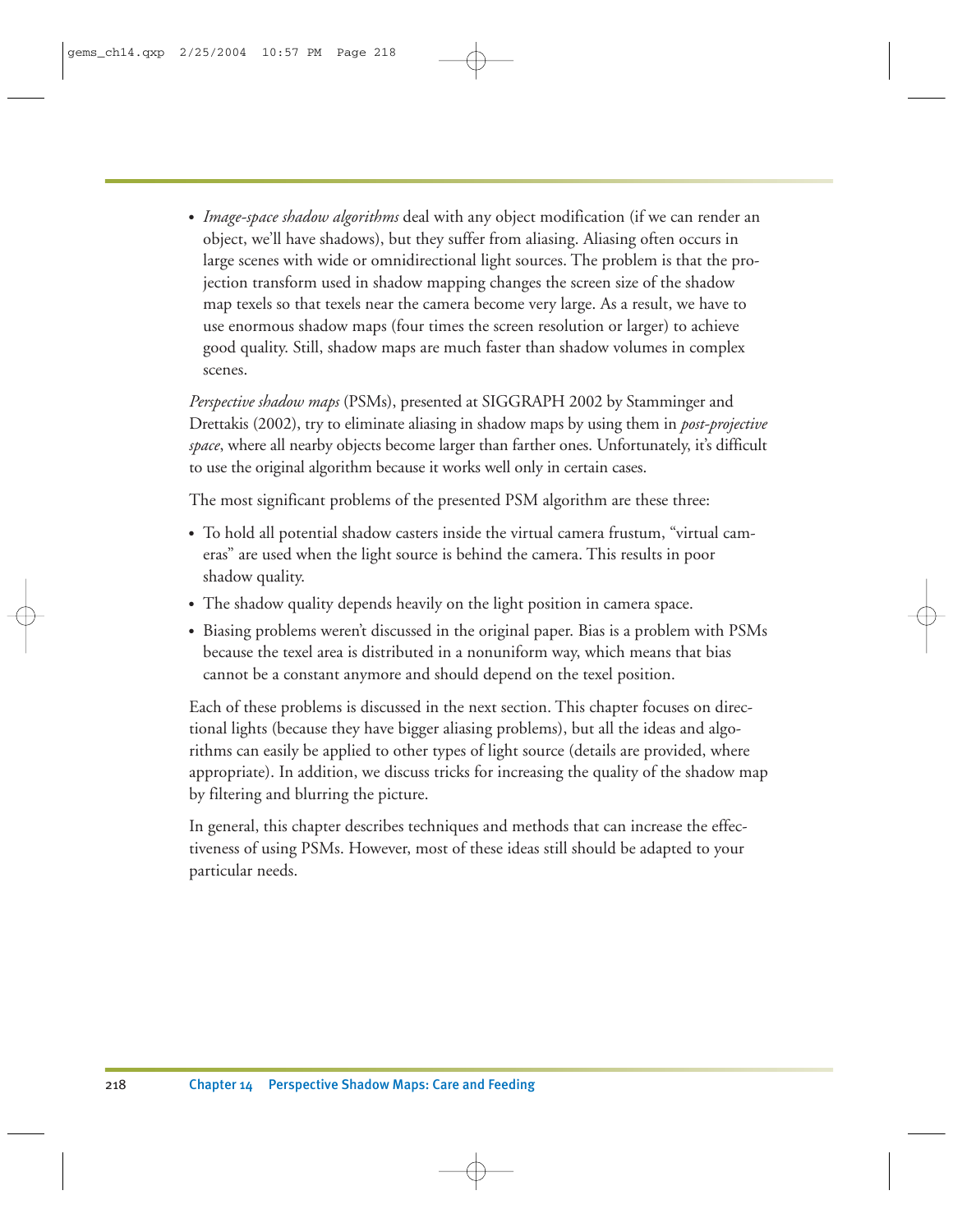# **14.2 Problems with the PSM Algorithm**

# 14.2.1 Virtual Cameras

First, let's look at the essence of this problem. The usual projective transform moves objects behind the camera to the other side of the infinity plane in post-projective space. However, if the light source is behind the camera too, these objects are potential shadow casters and should be drawn into the shadow map.

In the perspective transform in Figure 14-1, the order of the points on the ray changes. The authors of the original PSM paper propose "virtually" sliding the view camera back to hold potential shadow casters in the viewing frustum, as shown in Figure 14-2, so that we can use PSMs the normal way.



**Figure 14-1.** An Object Behind the Camera in Post-Projective Space *Adapted from Stamminger and Drettakis 2002.*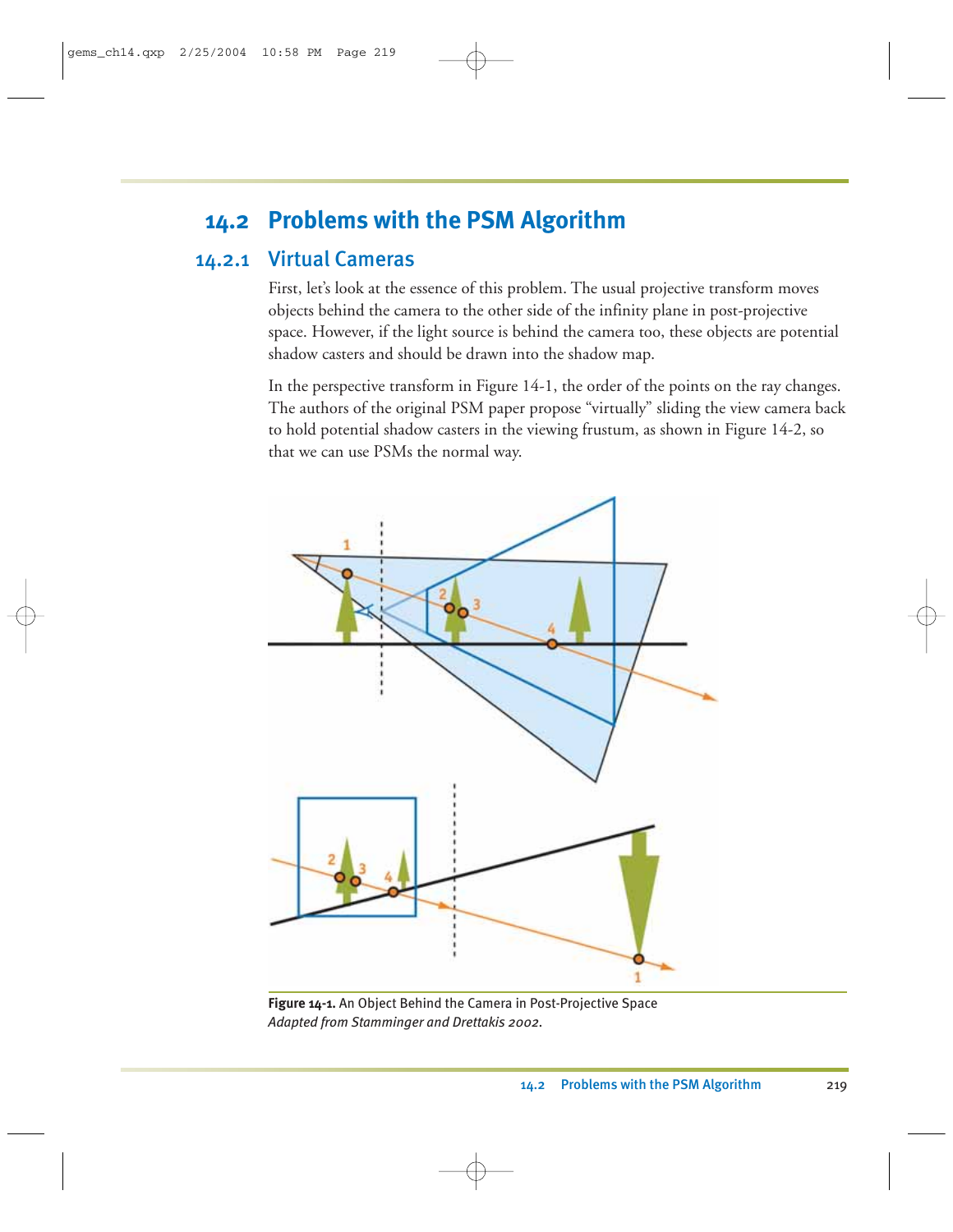

**Figure 14-2.** Using a Virtual Camera *Adapted from Stamminger and Drettakis 2002.*

#### Virtual Camera Issues

In practice, however, using the virtual camera leads to poor shadow quality. The "virtual" shift greatly decreases the resolution of the effective shadow map, so that objects near the real camera become smaller, and we end up with a lot of unused space in the shadow map. In addition, we may have to move the camera back significantly for large shadowcasting objects behind the camera. Figure 14-3 shows how dramatically the quality changes, even with a small shift.

Another problem is minimizing the actual "slideback distance," which maximizes image quality. This requires us to analyze the scene, find potential shadow casters, and so on. Of course, we could use bounding volumes, scene hierarchical organizations, and simi-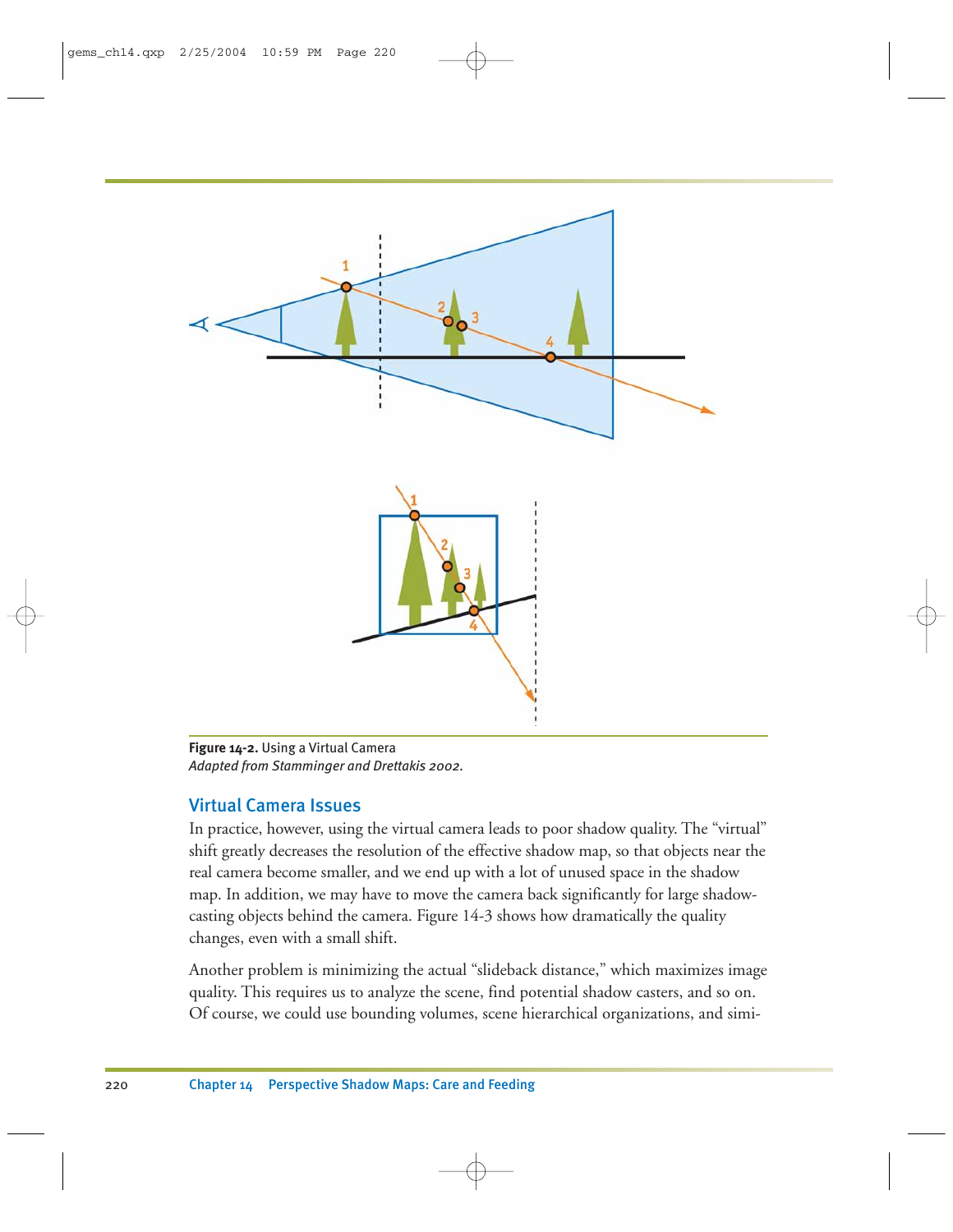

**Figure 14-3.** *Top: With the Virtual Shift. Bottom: Without the Virtual Shift.*

lar techniques, but they would be a significant CPU hit. Moreover, we'll always have abrupt changes in shadow quality when an object stops being a potential shadow caster. In this case, the slideback distance instantly changes, causing the shadow quality to change suddenly as well.

### A Solution for Virtual Camera Issues

We propose a solution to this virtual camera problem: Use a special projection transform for the light matrix. In fact, post-projective space allows some projection tricks that can't be done in the usual world space. It turns out that we can build a special projection matrix that can see "farther than infinity."

Let's look at a post-projective space formed by an original (nonvirtual) camera with a directional "inverse" light source and with objects behind the view camera, as shown in Figure 14-4.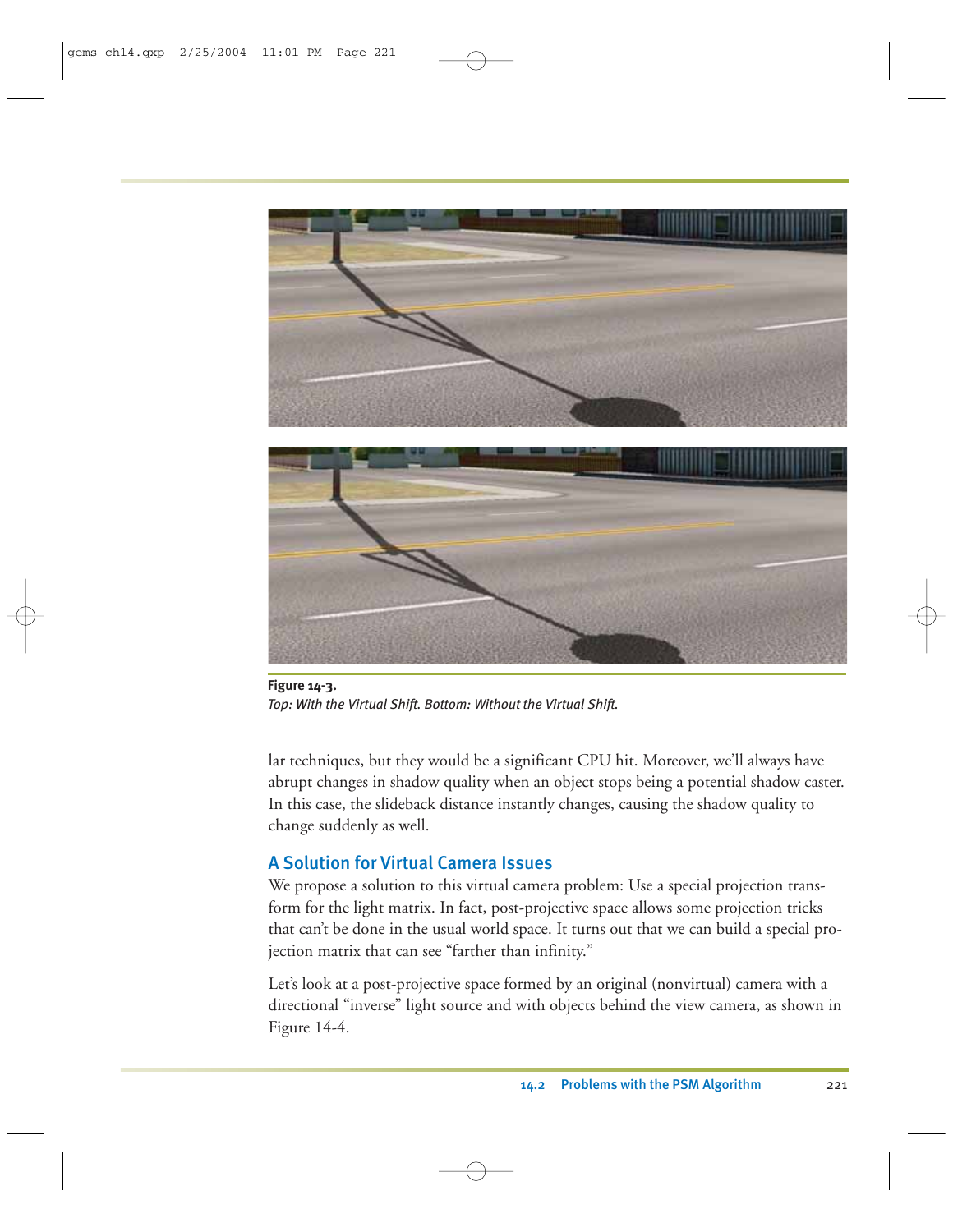

**Figure 14-4.** Post-Projective Space with an Inverse Light Source *Adapted from Stamminger and Drettakis 2002.*

A drawback to this solution is that the ray should (but doesn't) come out from the light source, catch point 1, go to minus infinity, then pass on to plus infinity and return to the light source, capturing information at points 2, 3, and 4. Fortunately, there is a projection matrix that matches this "impossible" ray, where we can set the near plane to a negative value and the far plane to a positive value. See Figure 14-5.



**Figure 14-5.** An Inverse Projection Matrix *The red arrow is the light camera direction.*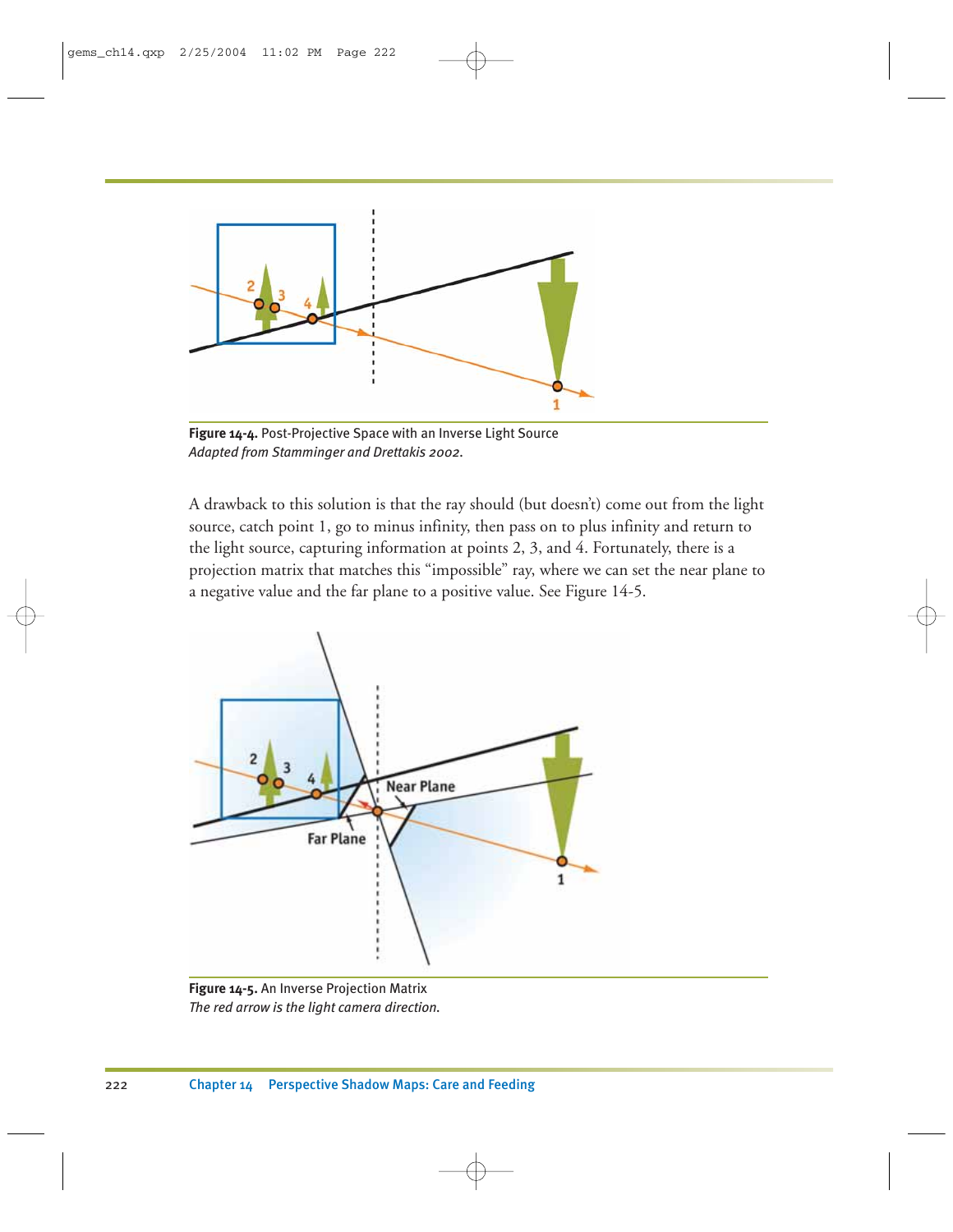In the simplest case,

$$
|Z_n| = |Z_f| = a,
$$

where *a* is small enough to fit the entire unit cube. Then we build this inverse projection as the usual projection matrix, as shown here, where matrices are written in a rowmajor style:

$$
\begin{pmatrix} c & 0 & 0 & 0 \ 0 & d & 0 & 0 \ 0 & 0 & Q & 1 \ 0 & 0 & -QZ_n & 0 \end{pmatrix} \rightarrow \begin{pmatrix} c & 0 & 0 & 0 \ 0 & d & 0 & 0 \ 0 & 0 & \frac{1}{2} & 1 \ 0 & 0 & \frac{1}{2}a & 0 \end{pmatrix}, \text{ where}
$$
  

$$
Q = \frac{Z_f}{Z_f - Z_n} = \frac{a}{a - (-a)} = \frac{1}{2}.
$$

So the formula for the resulting transformed *z* coordinates, which go into a shadow map, is:

$$
Z_{\text{psm}} = Q \times \left(1 - \frac{Z_n}{Z}\right) = \frac{1}{2} \times \left(1 + \frac{a}{Z}\right).
$$

 $Z_{psm}(-a) = 0$ , and if we keep decreasing the *z* value to minus infinity,  $Z_{psm}$  tends to ½. The same  $Z_{\text{psm}} = \frac{1}{2}$  corresponds to plus infinity, and moving from plus infinity to the far plane increases  $Z_{\text{psm}}$  to 1 at the far plane. This is why the ray hits all points in the correct order and why there's no need to use "virtual slides" for creating post-projective space.

This trick works only in post-projective space because normally all points behind the infinity plane have  $w < 0$ , so they cannot be rasterized. But for another projection transformation caused by a light camera, these points are located behind the camera, so the *w* coordinate is inverted again and becomes positive.

By using this inverse projection matrix, we don't have to use virtual cameras. As a result, we get much better shadow quality without any CPU scene analysis and the associated artifacts.

The only drawback to the inverse projection matrix is that we need a better shadow map depth-value precision, because we use big *z*-value ranges. However, 24-bit fixedpoint depth values are enough for reasonable cases.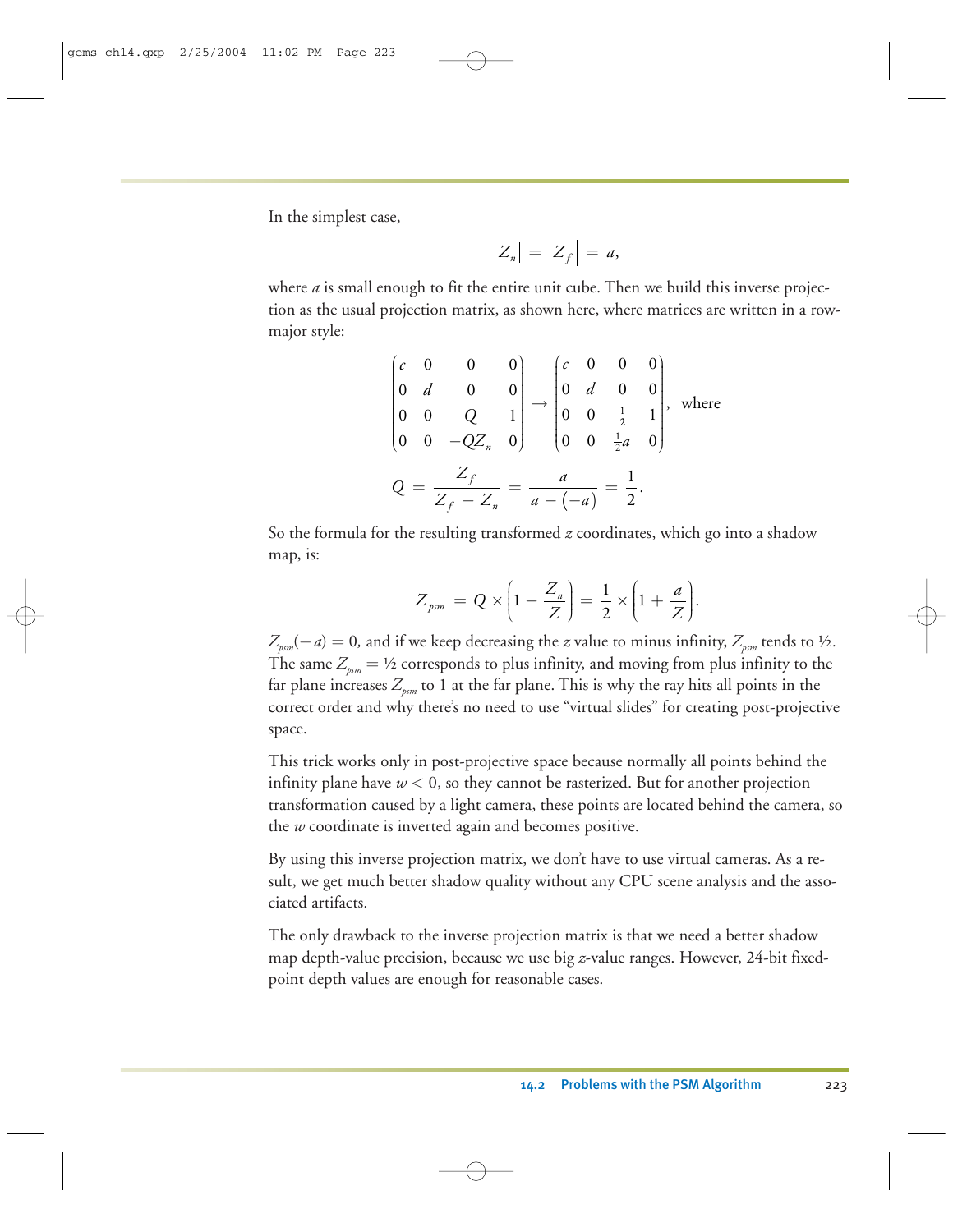Virtual cameras still could be useful, though, because the shadow quality depends on the location of the camera's near plane. The formula for post-projective *z* is:

$$
Z_{pp} = Q\bigg(1 - \frac{Z_n}{Z_{world}}\bigg), \text{ where } Q = \frac{Z_f}{Z_f - Z_n}.
$$

As we can see,  $Q$  is very close to 1 and doesn't change significantly as long as  $Z_n$  is much smaller than  $Z_f$ , which is typical. That's why the near and far planes have to be changed significantly to affect the *Q* value, which usually is not possible. At the same time, nearplane values highly influence the post-projective space. For example, for  $Z_n = 1$  meter (m), the first meter in the world space after the near plane occupies half the unit cube in post-projective space. In this respect, if we change  $Z<sub>n</sub>$  to 2 m, we will effectively double the *z*-value resolution and increase the shadow quality. That means that we should maximize the  $Z_n$  value by any means.

The perfect method, proposed in the original PSM article, is to read back the depth buffer, scan through each pixel, and find the maximum possible  $Z<sub>n</sub>$  for each frame. Unfortunately, this method is quite expensive: it requires reading back a large amount of video memory, causes an additional CPU/GPU stall, and doesn't work well with swizzled and hierarchical depth buffers. So we should use another (perhaps less accurate) method to find a suitable near-plane value for PSM rendering.

Such other methods for finding a suitable near-plane value for PSM rendering could include various methods of CPU scene analysis:

- A method based on rough bounding-volume computations (briefly described later in "The Light Camera").
- A collision-detection system to estimate the distance to the closest object.
- Additional software scene rendering with low-polygon-count level-of-details, which could also be useful for occlusion culling.
- Sophisticated analysis based on particular features of scene structure for the specific application. For example, when dealing with scenarios using a fixed camera path, you could precompute the near-plane values for every frame.

These methods try to increase the actual near-plane value, but we could also increase the value "virtually." The idea is the same as with the old virtual cameras, but with one difference. When sliding the camera back, we *increase* the near-plane value so that the near-plane quads of the original and virtual cameras remain on the same plane. See Figure 14-6.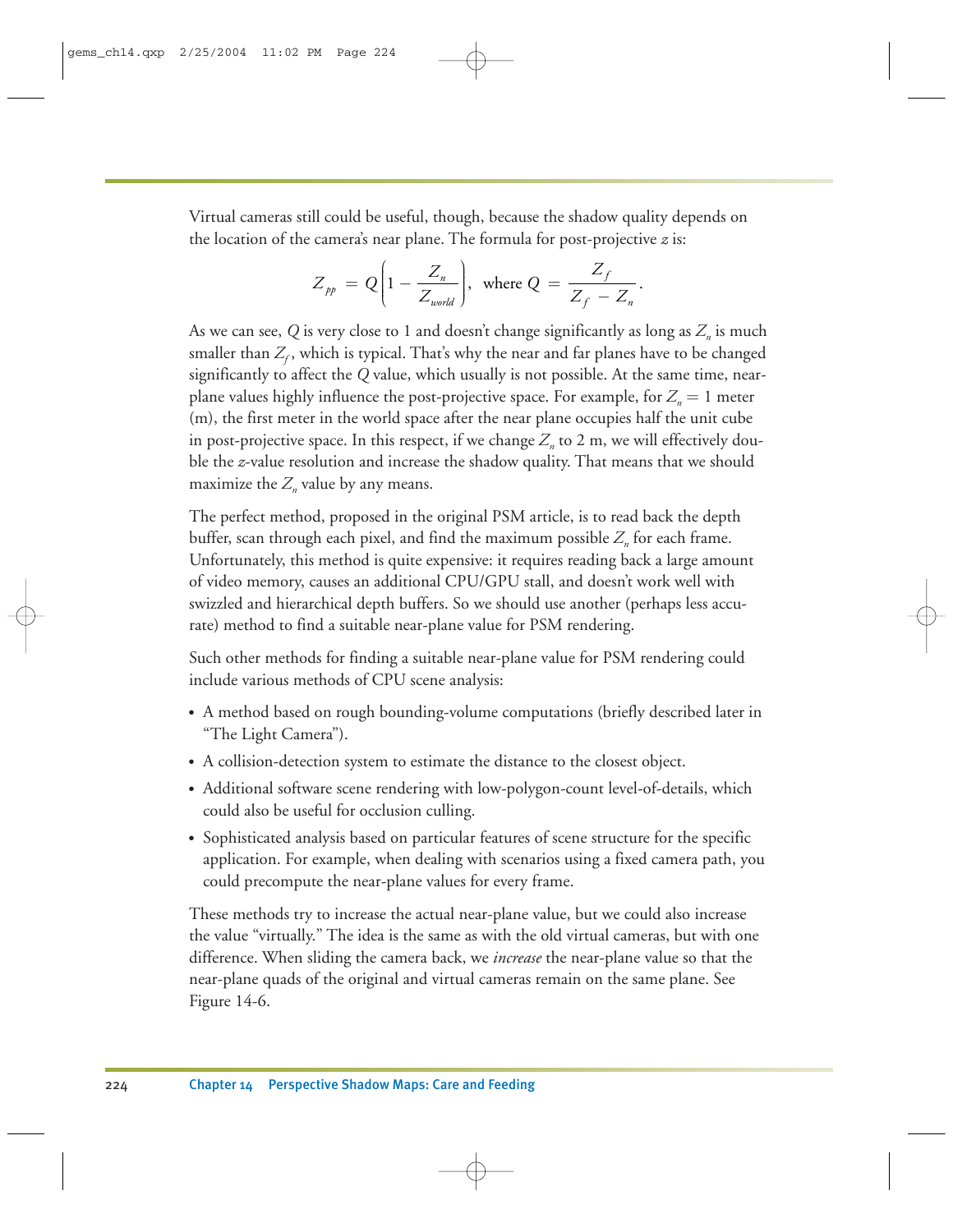

**Figure 14-6.** Difference Between Virtual Cameras

When we slide the virtual camera back, we improve the *z*-values resolution. However, this makes the value distribution for *x* and *y* values worse for near objects, thus balancing shadow quality near and far from the camera. Because of the very irregular *z*-value distribution in post-projective space and the large influence of the near-plane value, this balance could not be achieved without this "virtual" slideback. The usual problem of shadows looking great near the camera but having poor quality on distant objects is the typical result of unbalanced shadow map texel area distribution.

### 14.2.2 The Light Camera

Another problem with PSMs is that the shadow quality relies on the relationship between the light and camera positions. With a vertical directional light, aliasing problems are completely removed, but when light is directed toward the camera and is close to head-on, there is significant shadow map aliasing.

We're trying to hold the entire unit cube in a single shadow map texture, so we have to make the light's field of view as large as necessary to fit the entire cube. This in turn means that the objects close to the near plane won't receive enough texture samples. See Figure 14-7.

The closer the light source is to the unit cube, the poorer the quality. As we know,

$$
Z_{\infty} = Q = \frac{Z_f}{Z_f - Z_n},
$$

so for large outdoor scenes that have  $Z_n = 1$  and  $Z_f = 4000$ ,  $Q = 1.0002$ , which means that the light source is extremely close to the unit cube. The  $Z_f/Z_n$  correlation is usually bigger than 50, which corresponds to *Q* = 1.02, which is close enough to create problems.

We'll always have problems fitting the entire unit cube into a single shadow map texture. Two solutions each tackle one part of the problem: *Unit cube clipping* targets the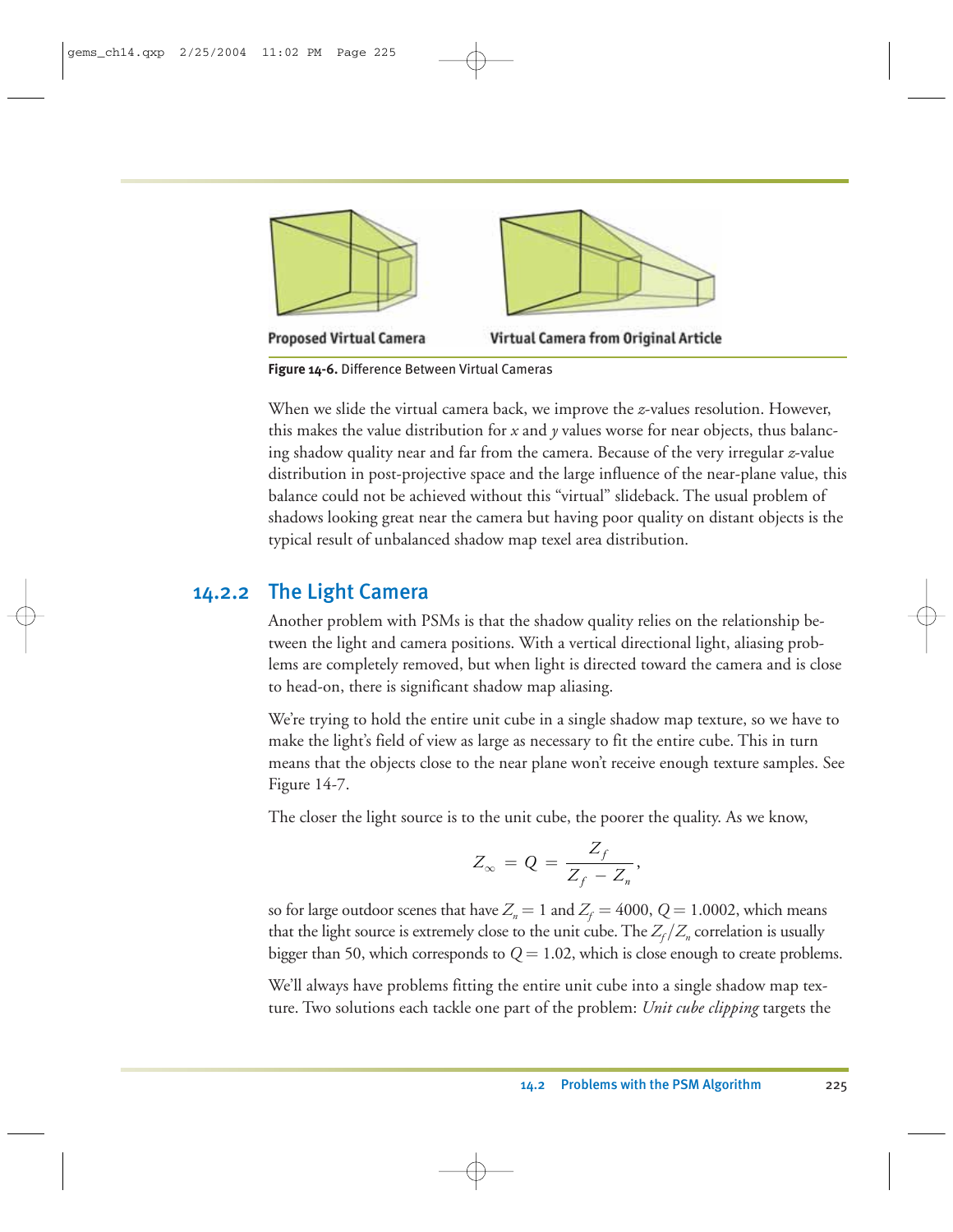

**Figure 14-7.** The Light Camera with a Low Light Angle

light camera only on the necessary part of the unit cube, and the *cube map* approach uses multiple textures to store depth information.

#### Unit Cube Clipping

This optimization relies on the fact that we need shadow map information only on actual objects, and the volume occupied by these objects is usually much smaller than the whole view frustum volume (especially close to the far plane). That's why if we tune the light camera to hold real objects only (not the entire unit cube), we'll receive better quality. Of course, we should tune the camera using a simplified scene structure, such as bounding volumes.

Cube clipping was mentioned in the original PSM article, but it took into account all objects in a scene, including shadow casters in the view frustum and potential shadow casters outside the frustum for constructing the virtual camera. Because we don't need virtual cameras anymore, we can focus the light camera on *shadow receivers only*, which is more efficient. See Figure 14-8. Still, we should choose near and far clip-plane values for the light camera in post-projective space to hold all shadow casters in the shadow map. But it doesn't influence shadow quality because it doesn't change the texel area distribution.

Because faraway parts of these bounding volumes contract greatly in post-projective space, the light camera's field of view doesn't become very large, even with light sources that are close to the rest of the scene.

226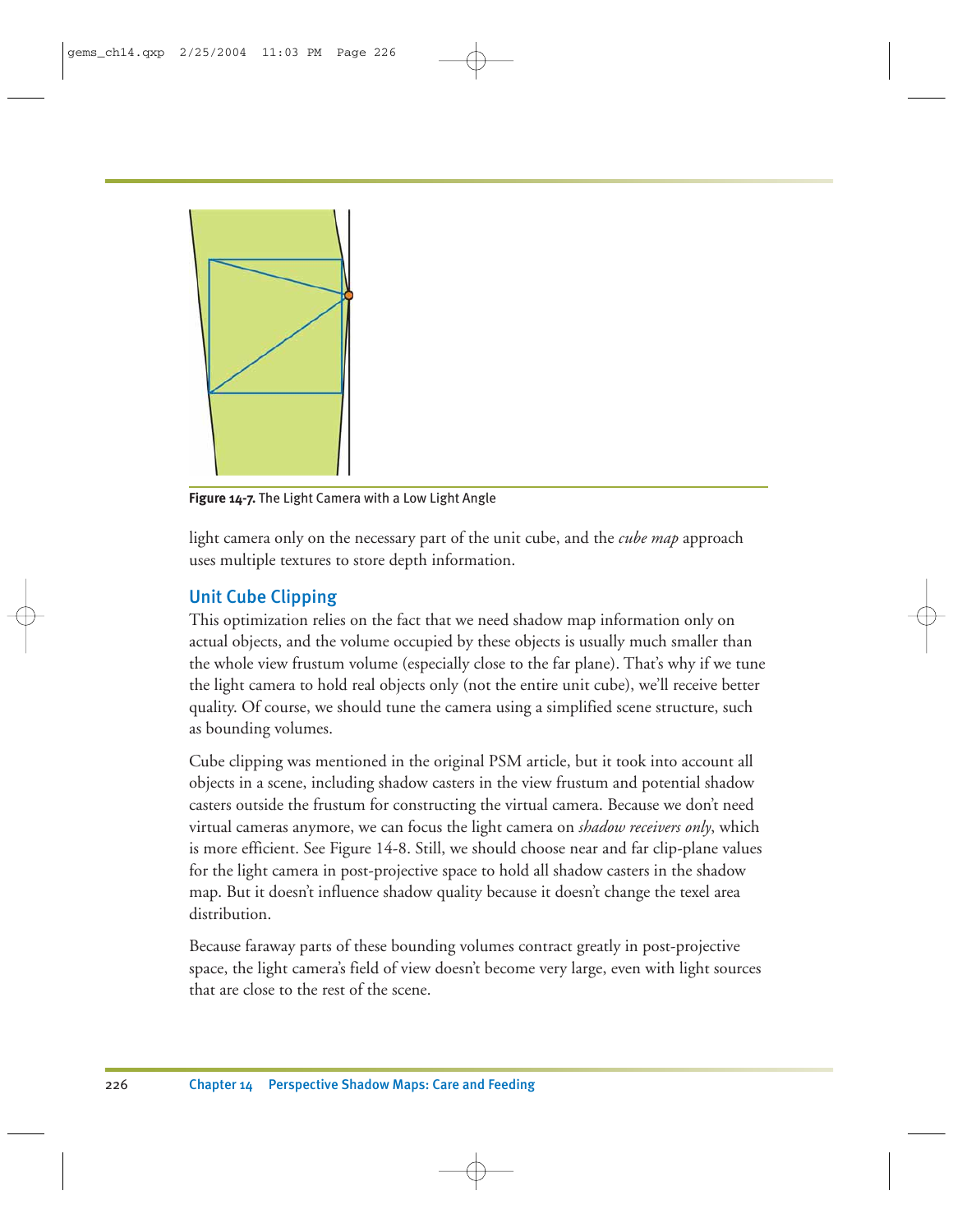

**Figure 14-8.** Focusing the Light Camera Based on the Bounding Volumes of Shadow Receivers *The bounding volume is shown in green.*

In practice, we can use rough bounding volumes to retain sufficient quality—we just need to indicate generally which part of the scene we are interested in. In outdoor scenes, it's the approximate height of objects on the landscape; in indoor scenes, it's a bounding volume of the current room, and so on.

We'd like to formalize the algorithm of computing the light camera focused on shadow receivers in the scene after we build a set of bounding volumes roughly describing the scene. In fact, the light camera is given by position, direction, up vector, and projection parameters, most of which are predefined:

- We can't change the position: it's a light position in post-projective space and nothing else.
- In practice, the up vector doesn't change quality significantly, so we can choose anything reasonable.
- Projection parameters are entirely defined by the view matrix.

So the most interesting thing is choosing the light camera direction based on bounding volumes. The proposed algorithm is this:

**1.** Compute the vertex list of constructive solid geometry operation,

 $\bigcup_i (B_i \cap F_i),$ 

where  $B_i$  is the *i*th bounding volume,  $F$  is the frustum for every shadow caster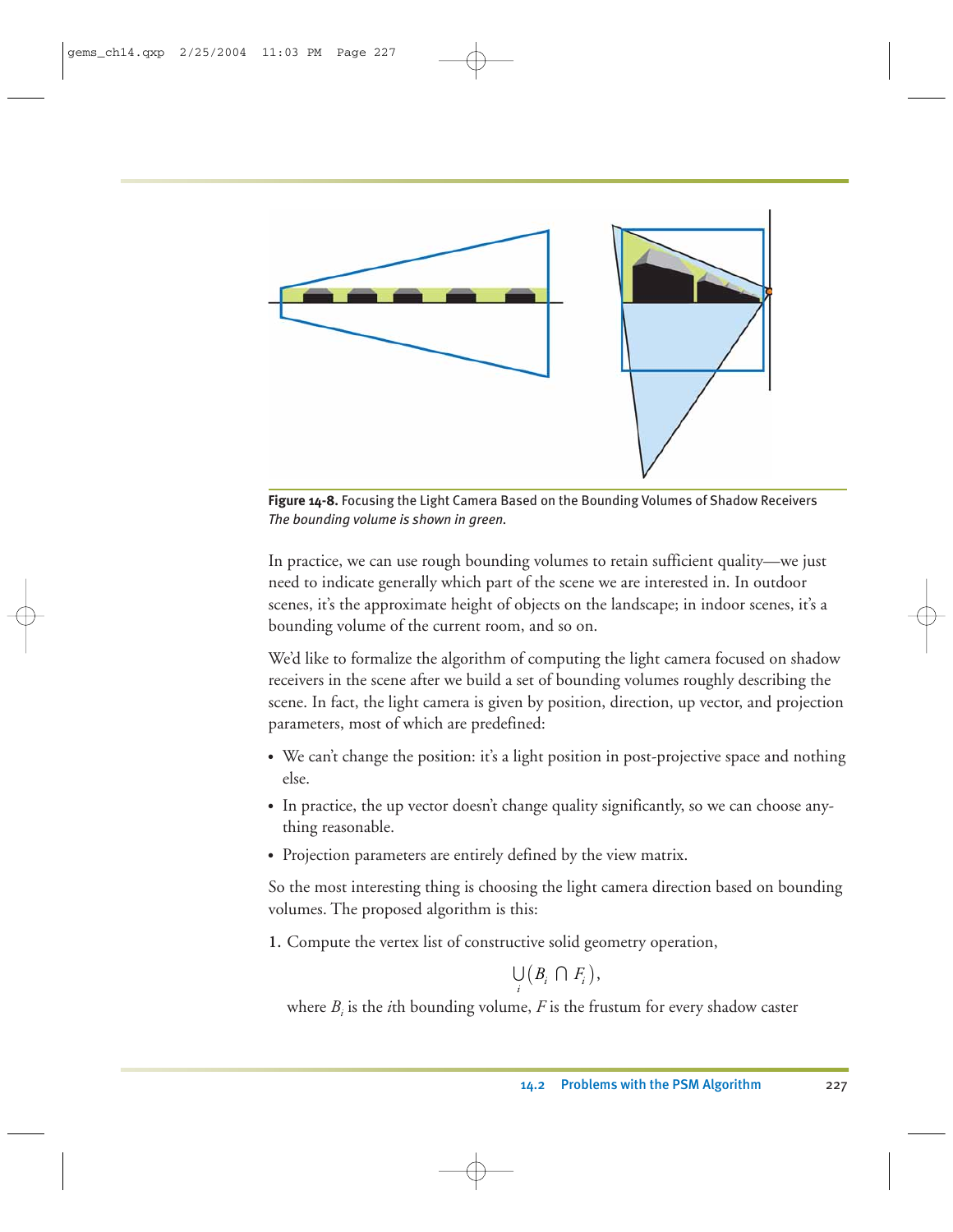bounding volume that we see in the current frame, and all these operations are performed in a view camera space. Then transform all these vertices into post-projective space.

After this step, we have all the points that the light camera should "see." (By the way, we should find a good near-plane value based on these points, because reading back the depth buffer isn't a good solution.)

**2.** Find a light camera. As we already know, this means finding the best light camera direction, because all other parameters are easily computed for a given direction. We propose approximating the optimal direction by the axis of the minimal cone, centered in the light source and including all the points in the list. The algorithm that finds the optimal cone for a set of points works in linear time, and it is similar to an algorithm that finds the smallest bounding sphere for a set of points in linear time (Gartner 1999).

In this way, we could find an optimal light camera in linear time depending on the bounding volume number, which isn't very large because we need only rough information about the scene structure.

This algorithm is efficient for direct lights in large outdoor scenes. The shadow quality is almost independent of the light angle and slightly decreases if light is directed toward the camera. Figure 14-9 shows the difference between using unit cube clipping and not using it.

#### Using Cube Maps

Though cube clipping is efficient in some cases, other times it's difficult to use. For example, we might have a densely filled unit cube (which is common), or we may not want to use bounding volumes at all. Plus, cube clipping does not work with point lights.

A more general method is to use a cube map texture for shadow mapping. Most light sources become point lights in post-projective space, and it's natural to use cube maps for shadow mapping with point light sources. But in post-projective space, things change slightly and we should use cube maps differently because we need to store information about the unit cube only.

The proposed solution is to use unit cube faces that are back facing, with respect to the light, as platforms for cube-map-face textures.

For a direct light source in post-projective space, the cube map looks like Figure 14-10.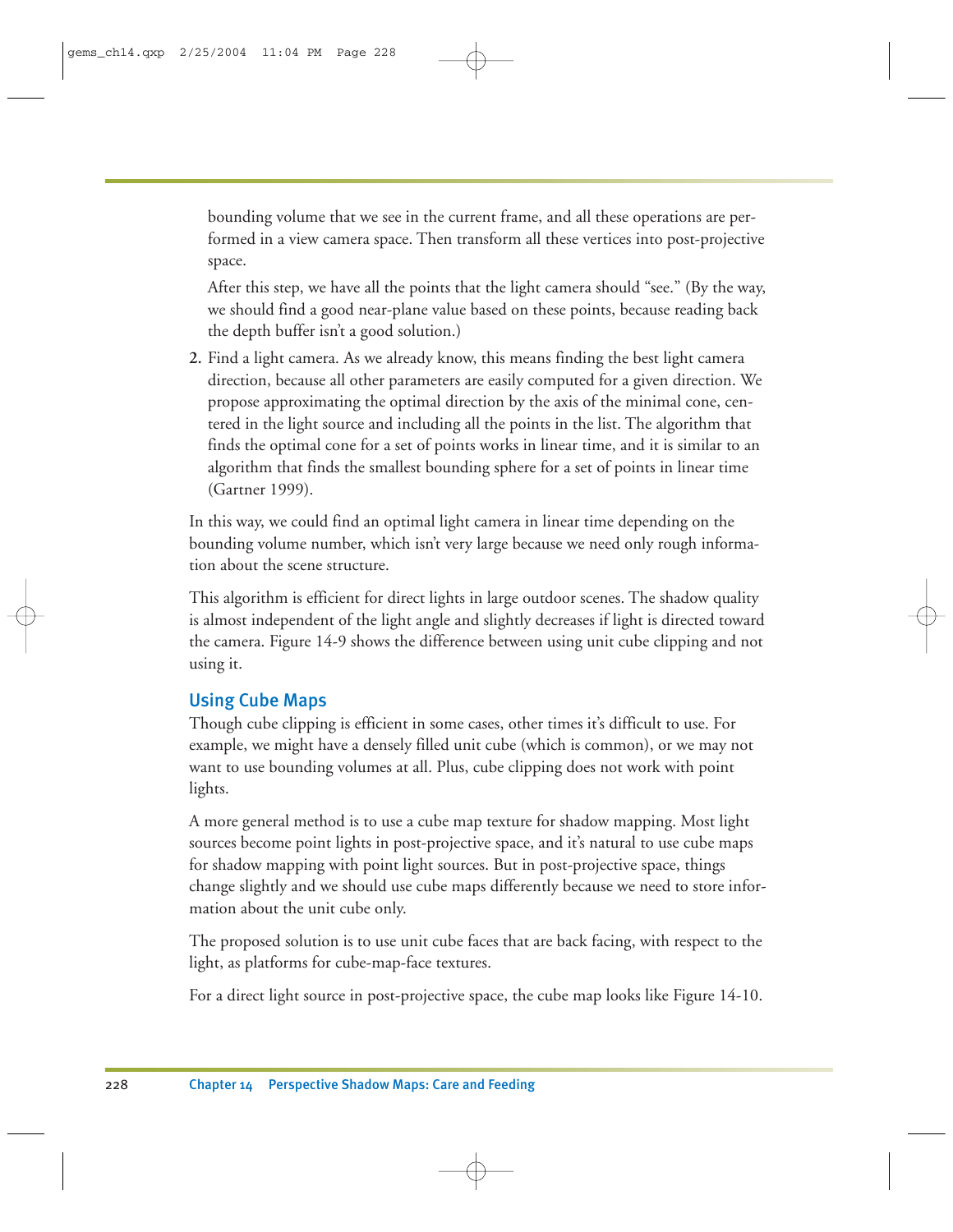



**Figure 14-9.** Unit Cube Clipping *Images produced using unit cube clipping (top) and not using it (bottom).*

The number of used cube map faces (ranging from three to five) depends on the position of the light. We use the maximum number of faces when the light is close to the rest of the scene and directed toward the camera, so additional texture resources are necessary. For other types of light sources located outside the unit cube, the pictures will be similar.

For a point light located inside the unit cube, we should use all six cube map faces, but they're still focused on unit cube faces. See Figure 14-11.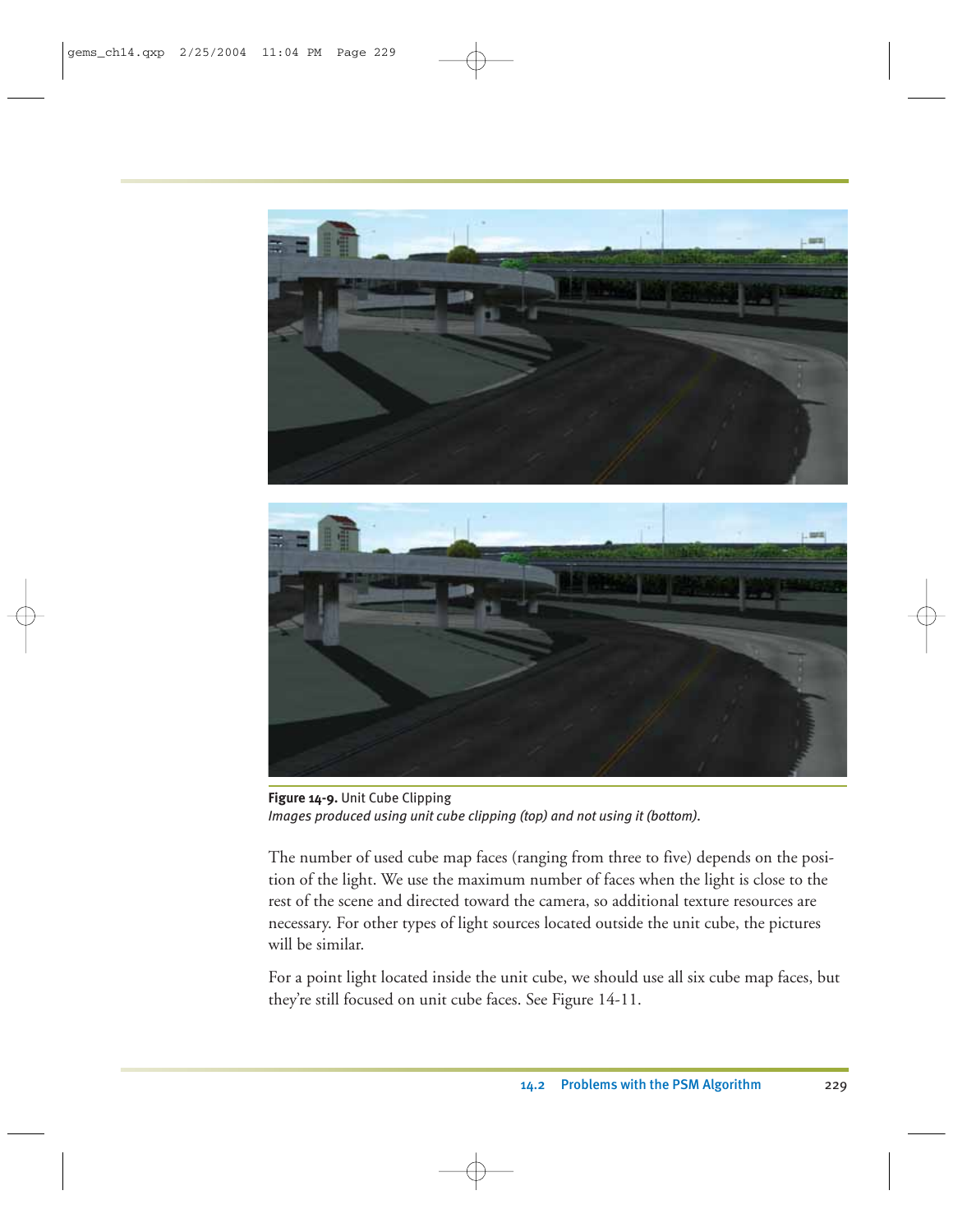

**Figure 14-10.** Using a Cube Map for Direct Lights



**Figure 14-11.** Using Cube Maps with a Point Light

We could say we form a "cube map with displaced center," which is similar to a normal cube map, but with a constant vector added to its texture coordinates. In other words, texture coordinates for cube maps are vertex positions in post-projective space shifted by the light source position:

#### *Texture coordinates* = *vertex position* − *light position*

By choosing unit cube faces as the cube map platform, we distribute the texture area proportionally to the screen size and ensure that shadow quality doesn't depend on the light and camera positions. In fact, texel size in post-projective space is in a guaranteed range, so its projection on the screen depends only on the plane it's projected onto. This projection doesn't stretch texels much, so the texel size on the screen is within guaranteed bounds also.

Because the vertex and pixel shaders are relatively short when rendering the shadow map, what matters is the pure fill rate for the back buffer and the depth shadow map

230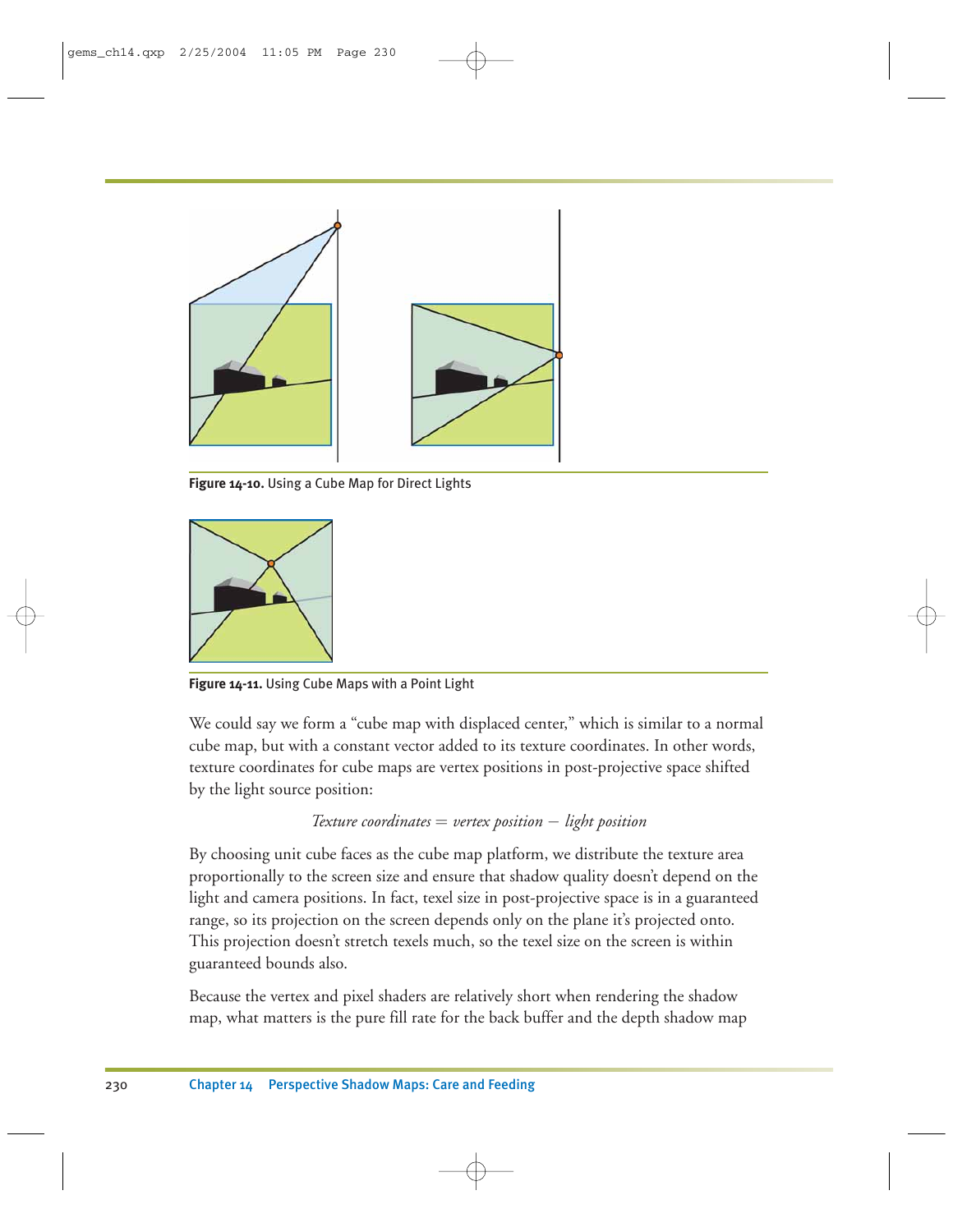buffer. So there's almost no difference between drawing a single shadow map and drawing a cube map with the same total texture size (with good occlusion culling, though). The cube map approach has better quality with the same total texture size as a single texture. The difference is the cost of the render target switch and the additional instructions to compute cube map texture coordinates in the vertex and pixel shaders.

Let's see how to compute these texture coordinates. First, consider the picture shown in Figure 14-12. The blue square is our unit cube, *P* is the light source point, and *V* is the point for which we're generating texture coordinates. We render all six cube map faces in separate passes for the shadow map; the near plane for each pass is shown in green. They're forming another small cube, so  $Z_1 = Z_n/Z_f$  is constant for every pass.



**Figure 14-12.** A Detailed Cube Map View in Post-Projective Space

Now we should compute texture coordinates and depth values to compare for the point *V*. This just means that we should move this point in the  $(V - P)$  direction until we intersect the cube. Consider  $d_1$ ,  $d_2$ ,  $d_3$ ,  $d_4$ ,  $d_5$ , and  $d_6$  (see the face numbers in Figure 14-12) as the distances from *P* to each cube map face.

The point on the cube we are looking for (which is also the cube map texture coordinate) is:

$$
T = P + \frac{V - P}{a}, \text{ where}
$$
  

$$
a = \max \left( \frac{(V - P)_x}{d_1}, \frac{(V - P)_y}{d_2}, \frac{(V - P)_z}{d_3}, -\frac{(V - P)_x}{d_4}, -\frac{(V - P)_y}{d_5}, -\frac{(V - P)_z}{d_6} \right).
$$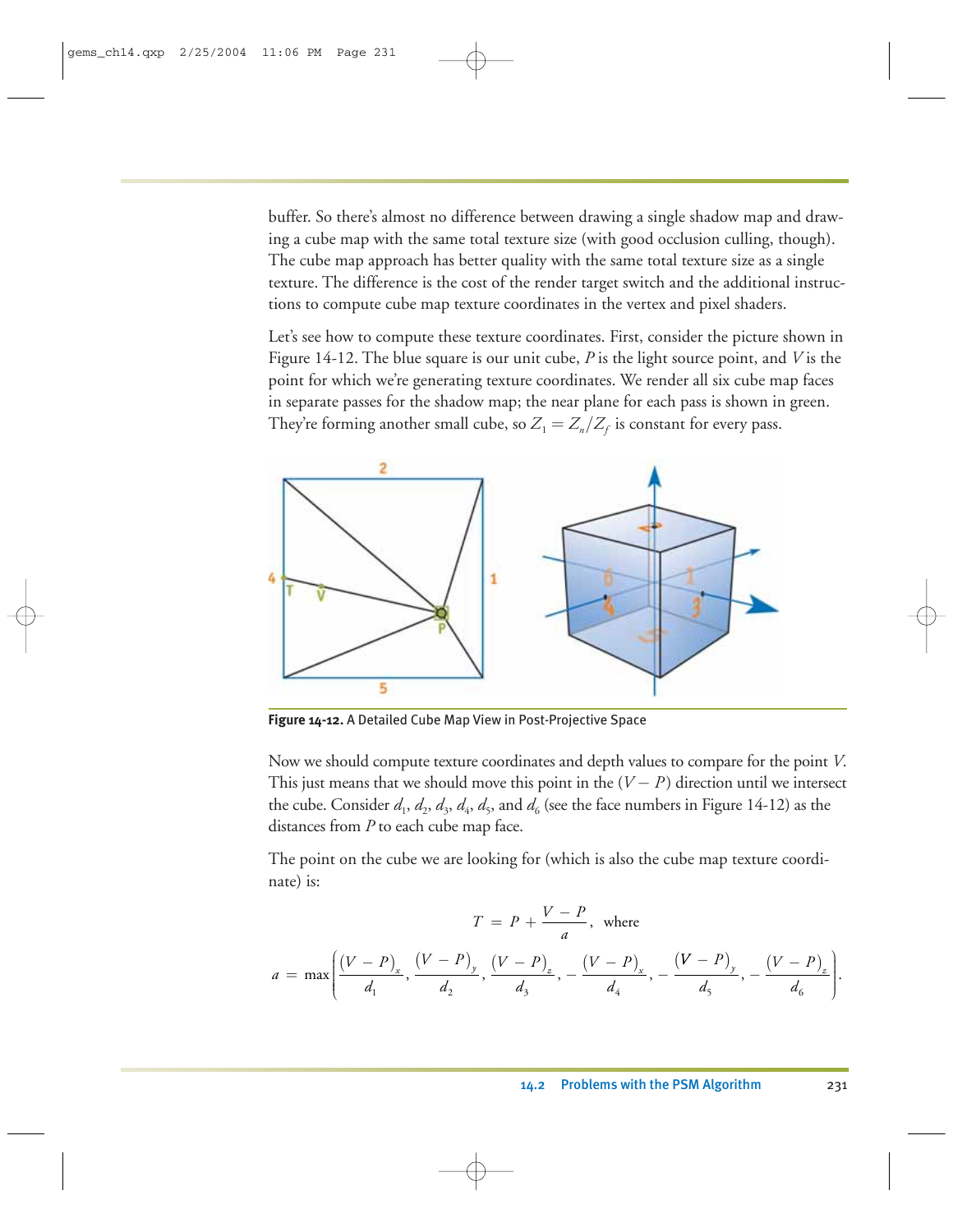Compare the value in the texture against the result of the projective transform of the *a* value. Because we already divided it by the corresponding *d* value, thus effectively making  $Z_f = 1$  and  $Z_n = Z_1$ , all we have to do is apply that projective transform. Note that in the case of the inverse camera projection from Section 14.2.1,  $Z_n = -Z_1$ ,  $Z_f = Z_1$ .

$$
Z_{out} = Q\left(1 - \frac{Z_n}{a}\right) = \frac{Z_f}{Z_f - Z_n}\left(1 - \frac{Z_n}{a}\right)
$$

(All these calculations are made in OpenGL-like coordinates, where the unit cube is actually a unit cube. In Direct3D, the unit cube is half the size, because the *z* coordinate is in the [0..1] range.)

Listing 14-1 is an example of how the shader code might look.

```
Listing 14-1. Shader Code for Computing Cube Map Texture Coordinates
```

```
// c[d1] = 1/d1, 1/d2, 1/d3, 0
// c[d2] = -1/d4, -1/d5, -1/d6, 0
// c[z] = Q, -Q * Zn, 0, 0 
// c[P] = P
// r[V] = V
// cbmcoord – output cube map texture coordinates
// depth – depth to compare with shadow map values 
//Per-vertex level
sub r[VP], r[V], c[P]
mul r1, r[VP], c[d1]
mul r2, r[VP], c[d2]
//Per-pixel level
max r3, r1, r2
max r3.x, r3.x, r3.y
max r3.x, r3.x, r3.z
rcp r3.w, r3.x
mad cbmcoord, r[VP], r3.w, c[P]
rcp r3.x, r3.w
mad depth, r3.x, c[z].x, c[z].y
```
Because depth textures cannot be cube maps, we could use color textures, packing depth values into the color channels. There are many ways to do this and many implementation-dependent tricks, but their description is out of the scope of this chapter.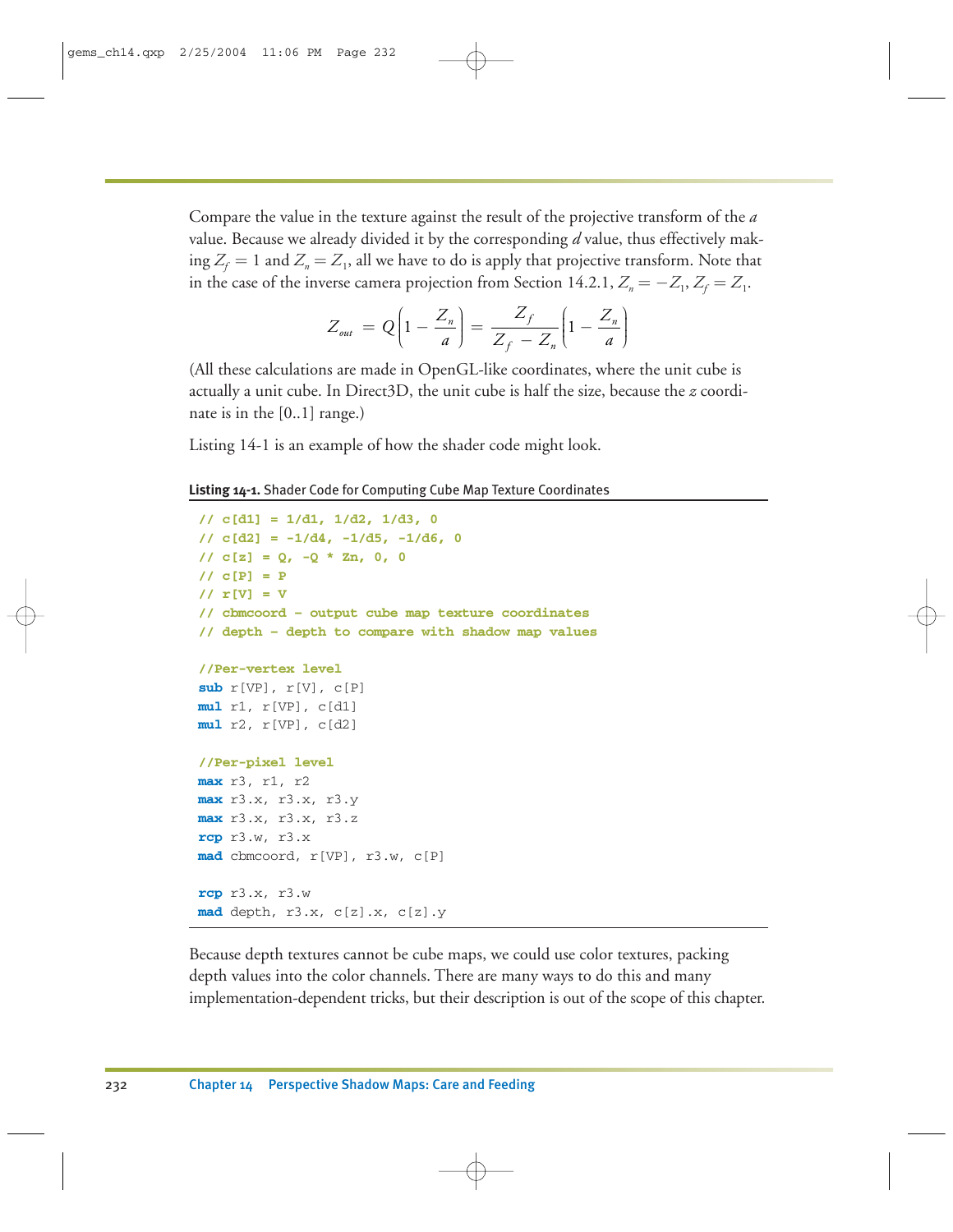Another possibility is to emulate this cube map approach with multitexturing, in which every cube map face becomes an independent texture (depth textures are great in this case). We form several texture coordinate sets in the vertex shader and multiply by the shadow results in the pixel shader. The tricky part is to manage these textures over the objects in the scene, because every object rarely needs all six faces.

### 14.2.3 Biasing

As we stated earlier, the constant bias that is typically used in uniform shadow maps cannot be used with PSMs because the *z* values and the texel area distributions vary greatly with different light positions and points in the scene.

If you plan to use depth textures, try *z* slope–scaled bias for biasing. It's often enough to fix the artifacts, especially when very distant objects don't fall within the camera. However, some cards do not support depth textures (in DirectX, depth textures are supported only by NVIDIA cards), and depth textures can't be a cube map. In these cases, you need a different, more general algorithm for calculating bias. Another difficulty is that it's hard to emulate and tweak *z* slope–scaled bias because it requires additional data—such as the vertex coordinates of the current triangle—passed into the pixel shader, plus some calculations, which isn't robust at all.

Anyway, let's see why we can't use constant bias anymore. Consider these two cases: the light source is near the unit cube, and the light source is far from the unit cube. See Figure 14-13.

The problem is that the  $Z_f/Z_n$  correlation, which determines the *z*-value distribution into a shadow map, varies a lot in these two cases. So the constant bias would mean a totally different actual bias in world and post-projective space: The constant bias tuned to the first light position won't be correct for the second light, and vice versa. Meanwhile,  $Z_f/Z_n$  changes a lot, because the light source could be close to the unit cube and could be distant (even at infinity), depending on the relative positions of the light and the camera in world space.

Even with a fixed light source position, sometimes we cannot find a suitable constant for the bias. The bias should depend on the point position—because the projective transform enlarges the near objects and shrinks the far ones—so the bias should be smaller near the camera and bigger for distant objects. Figure 14-14 shows the typical artifacts of using a constant bias in this situation.

In short, the proposed solution is to use biasing in world space (and not to analyze the results of the double-projection matrix) and then transform this world-space bias in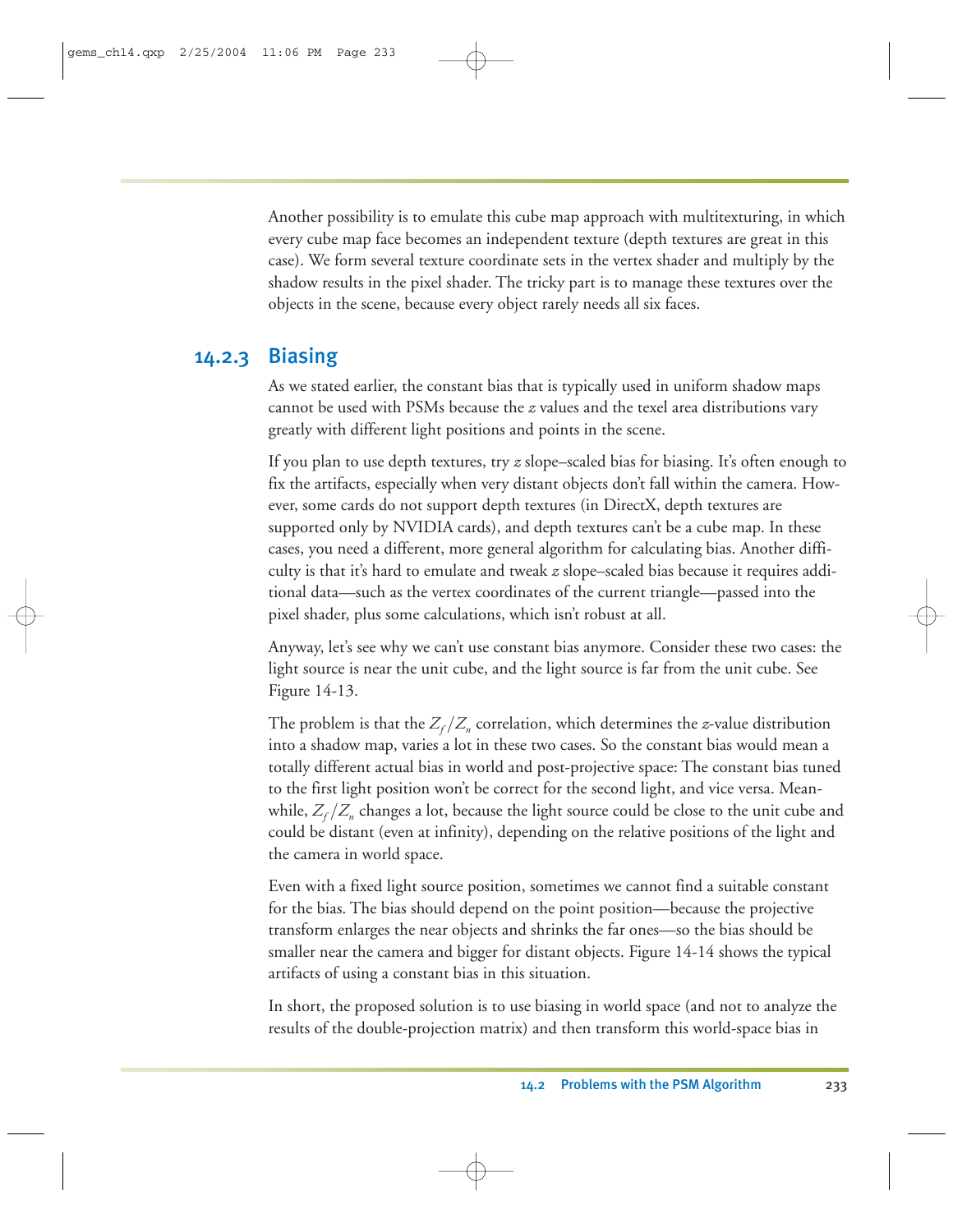

**Figure 14-13.** Light Close to and Far from the Unit Cube

post-projective space. The computed value depends on the double projection, and it's correct for any light and camera position. These operations could be done easily in a vertex shader. Furthermore, this world-space bias value should be scaled by texel size in world space to deal with artifacts caused by the distribution of nonuniform texel areas.

$$
P_{biased}\ = \Big(P_{orig}\ +\ L\big(a+ bL_{text}\big)\Big)M,
$$

where  $P_{\text{orig}}$  is the original point position, *L* is the light vector direction in world space,  $L_{\text{next}}$  is the texel size in world space, *M* is the final shadow map matrix, and *a* and *b* are bias coefficients.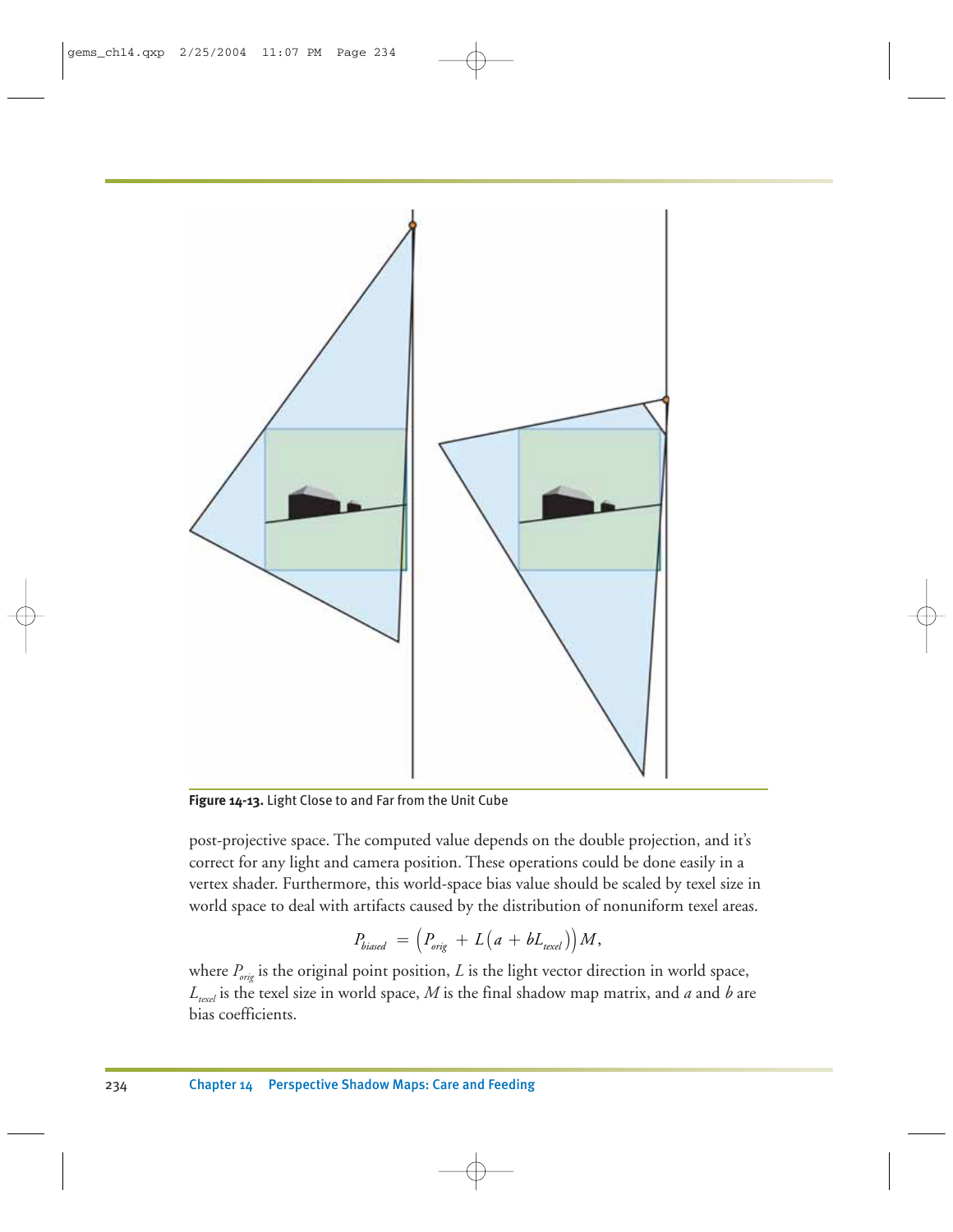

**Figure 14-14.** Artifacts with Constant Bias *Notice how some of the near-vertical surfaces (such as the wall at the far left and the bridge in the distance) are full of artifacts.*

The texel size in world space could be approximately computed with simple matrix calculations. First, transform the point into shadow map space, and then shift this point by the texel size without changing depth. Next, transform it back into world space and square the length of the difference between this point and the original one. This gives us  $L_{\text{level}}$ :

$$
L_{\text{text}} = \left| P_{\text{orig}} - \left( P_{\text{orig}} M + c \right) M^{-1} \right|^2, \text{ where}
$$

$$
c = \left( \frac{2}{S_x}, \frac{2}{S_y}, 0 \right),
$$

and  $S_x$  and  $S_y$  are shadow map resolutions.

Obviously, we can build a single matrix that performs all the transformations (except multiplying the coordinates, of course):

$$
L_{\text{level}}\,=\left|P_{\text{orig}}M'\right|^2,
$$

where *M'* includes transforming, shifting, transforming back, and subtracting.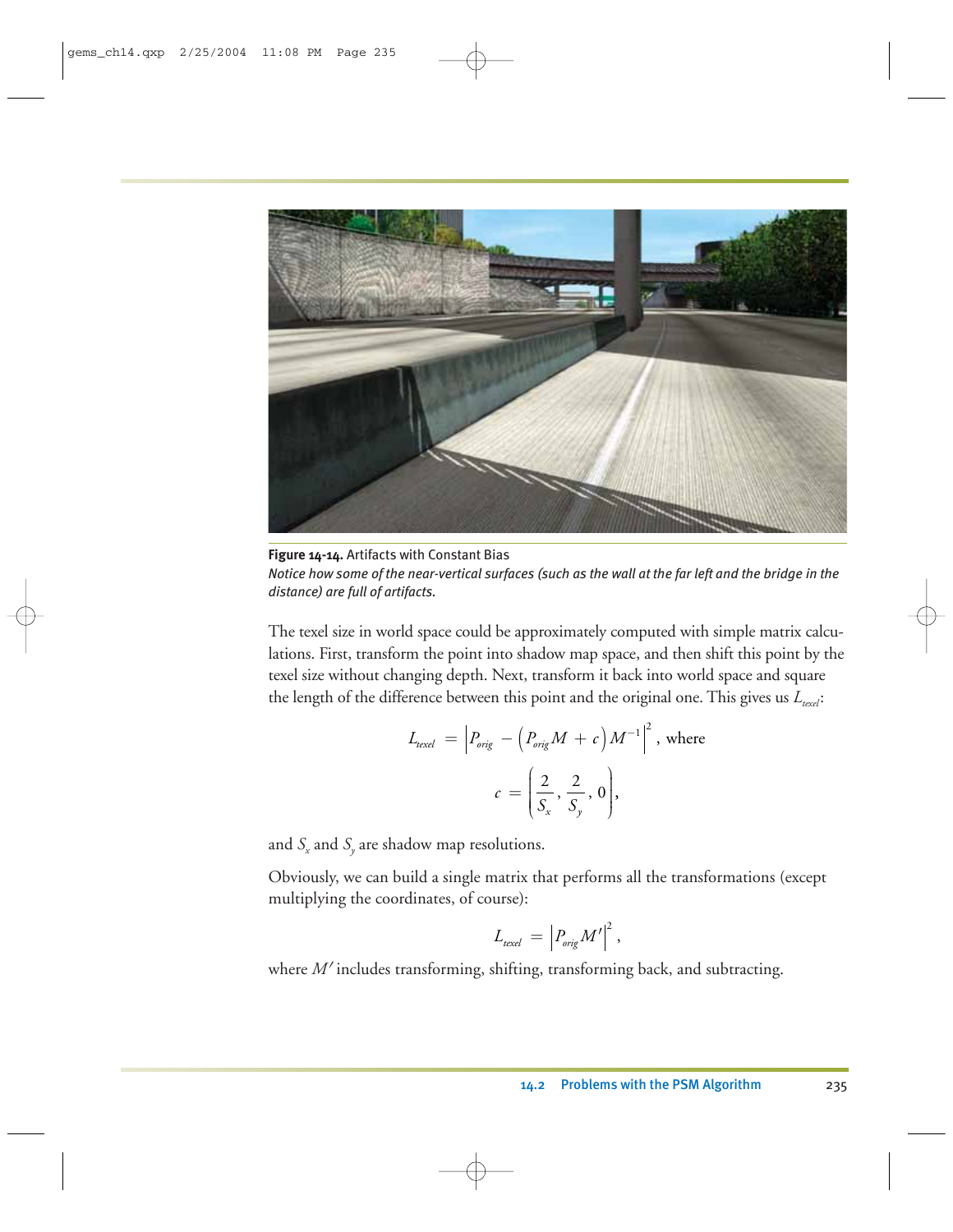This turns out to be a rather empirical solution, but it should still be tweaked for your particular needs. See Figure 14-15.

The vertex shader code that performs these calculations might look like Listing 14-2.

**Listing 14-2.** Calculating Bias in a Vertex Shader

```
def c0, a, b, 0 ,0
// Calculating Ltexel
dp4 r1.x, v0, c[LtexelMatrix_0]
dp4 r1.y, v0, c[LtexelMatrix_1]
dp4 r1.z, v0, c[LtexelMatrix_2]
dp4 r1.w, v0, c[LtexelMatrix_3]
// Transforming homogeneous coordinates 
// (in fact, we often can skip this step)
rcp r1.w, r1.w
mul r1.xy, r1.w, r1.xy
// Now r1.x is an Ltexel
mad r1.x, r1.x, c0.x, c0.y
dp3 r1.x, r1, r1
// Move vertex in world space
mad r1, v0, c[Lightdir], r1.x
// Transform vertex into post-projective space
// (we need z and w only)
dp4 r[out].z, r1, c[M_2]
dp4 r[out].w, r1, c[M_3]
```
The  $r$  [out] register holds the result of the biasing: the depth value, and the corresponding *w*, that should be interpolated across the triangle. Note that this interpolation should be separate from the interpolation of texture coordinates (*x, y*, and the corresponding *w*), because these *w* coordinates are different. This biased value could be used when comparing with the shadow map value, or during the actual shadow map rendering (the shadow map holds biased values).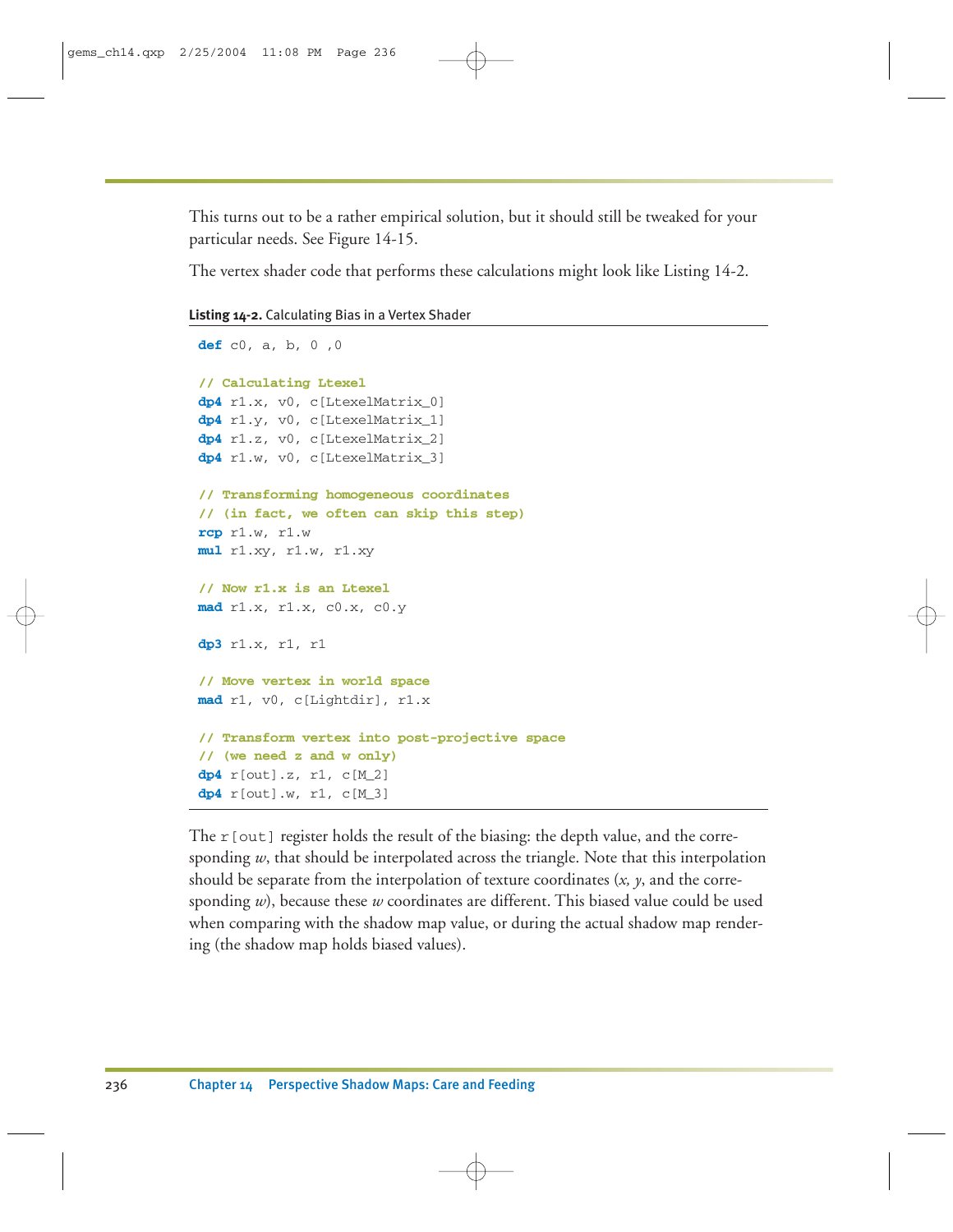

**Figure 14-15.** Bias Calculated in the Vertex Shader

# **14.3 Tricks for Better Shadow Maps**

The advantage of shadow mapping over shadow volumes is the potential to create a color gradient between "shadowed" and "nonshadowed" samples, thus simulating soft shadows. This shadow "softness" doesn't depend on distance from the occluder, light source size, and so on, but it still works in world space. Blurring stencil shadows, on the other hand, is more difficult, although Assarsson et al. (2003) make significant progress.

This section covers methods of filtering and blurring shadow maps to create a fake shadow softness that has a constant range of blurring but still looks good.

### 14.3.1 Filtering

Most methods of shadow map filtering are based on the *percentage-closer filtering* (PCF) principle. The only difference among the methods is how the hardware lets us use it. NVIDIA depth textures perform PCF after comparison with the depth value; on other hardware, we have to take several samples from the nearest texels and average their results (for true PCF). In general, the depth texture filtering is more efficient than the manual PCF technique with four samples. (PCF needs about eight samples to produce comparable quality.) In addition, using depth texture filtering doesn't forbid PCF, so we can take several filtered samples to further increase shadow quality.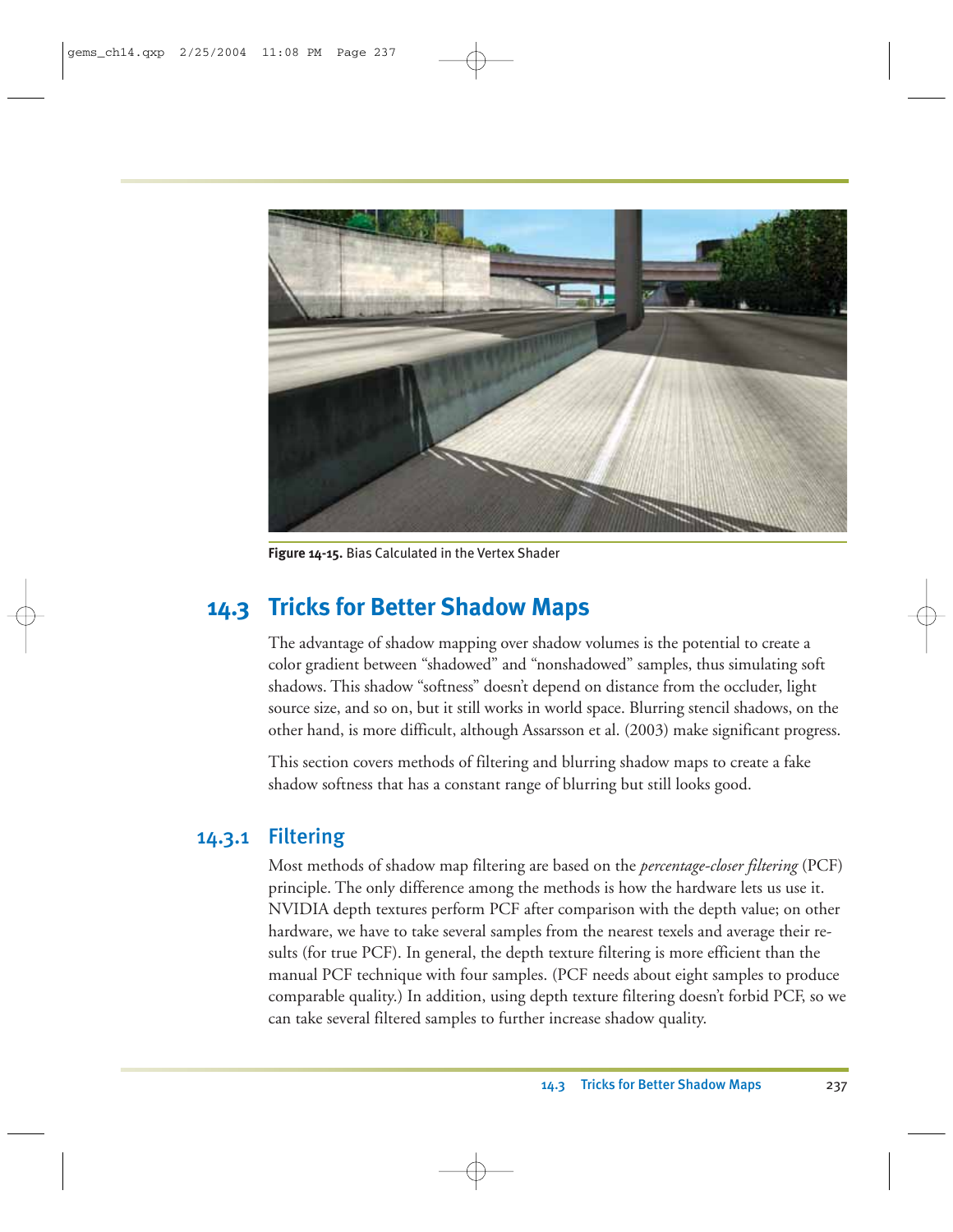Using PCF with PSMs is no different from using it with standard shadow maps: samples from neighboring texels are used for filtering. On the GPU, this is achieved by shifting texture coordinates one texel in each direction. For a more detailed discussion of PCF, see Chapter 11, "Shadow Map Antialiasing."

The shader pseudocode for PCF with four samples looks like Listings 14-3 and 14-4.

These tricks improve shadow quality, but they do not hide serious aliasing problems. For example, if many screen pixels map to one shadow map texel, large stair-stepping

**Listing 14-3.** Vertex Shader Pseudocode for PCF

```
def c0, sample1x, sample1Y, 0, 0
def c1, sample2x, sample2Y, 0, 0
def c2, sample3x, sample3Y, 0, 0
def c3, sample4x, sample4Y, 0, 0
// The simplest case:
// def c0, 1 / shadowmapsizeX, 1 / shadowmapsizeY, 0, 0
// def c1, -1 / shadowmapsizeX, -1 / shadowmapsizeY, 0, 0
// def c2, -1 / shadowmapsizeX, 1/ shadowmapsizeY, 0, 0
// def c3, 1 / shadowmapsizeX, -1 / shadowmapsizeY, 0, 0
. . . 
// Point – vertex position in light space
mad oT0, point.w, c0, point
mad oT1, point.w, c1, point
mad oT2, point.w, c2, point
mad oT3, point.w, c3, point
```
**Listing 14-4.** Pixel Shader Pseudocode for PCF

```
def c0, 0.25, 0.25, 0.25, 0.25
tex t0
tex t1
tex t2
tex t3
. . .
// After depth comparison
mul r0, t0, c0
mad r0, t1, c0, r0
mad r0, t2, c0, r0
mad r0, t3, c0, r0
```
238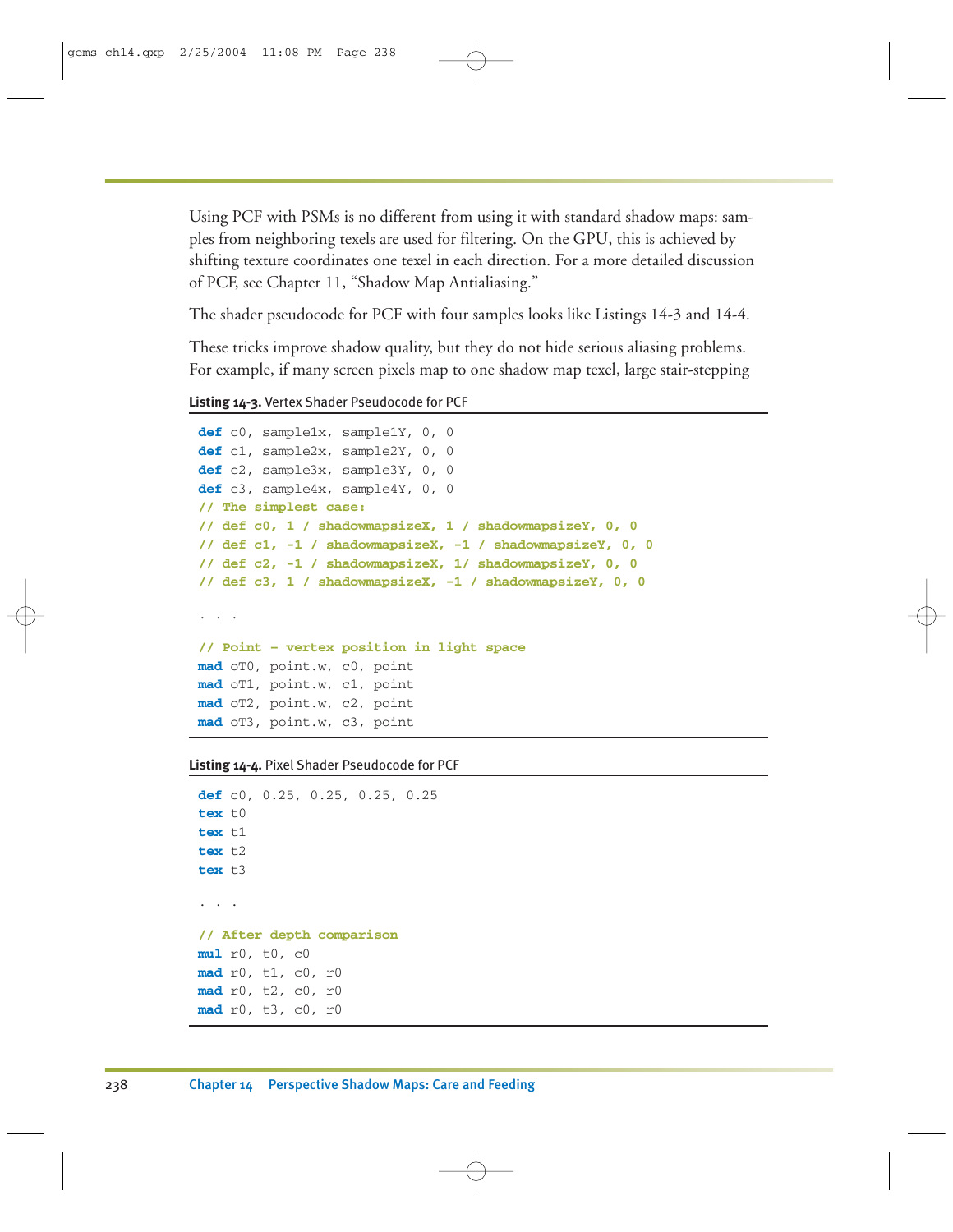artifacts will be visible, even if they are somewhat blurred. Figure 14-16 shows an aliased shadow without any filtering, and Figure 14-17 shows how PCF helps improve shadow quality but cannot completely remove aliasing artifacts.

### 14.3.2 Blurring

As we know from projective shadows, the best blurring results often come from rendering to a smaller resolution texture with a pixel shader blur, then feeding this resulting texture back through the blur pixel shader several times (known as *ping-pong rendering*). Shadow mapping and projective shadows are similar techniques, so why can't we use this method? The answer: because the shadow map isn't a black-and-white picture; it's a collection of depth values, and "blurring a depth map" doesn't make sense.

In fact, the proposal is to use the color part of the shadow map render (which comes almost for free) as projective texture for some objects. For example, assume that we have an outdoor landscape scene and we want a high-quality blurred shadow on the ground because ground shadows are the most noticeable.



**Figure 14-16.** Strong Aliasing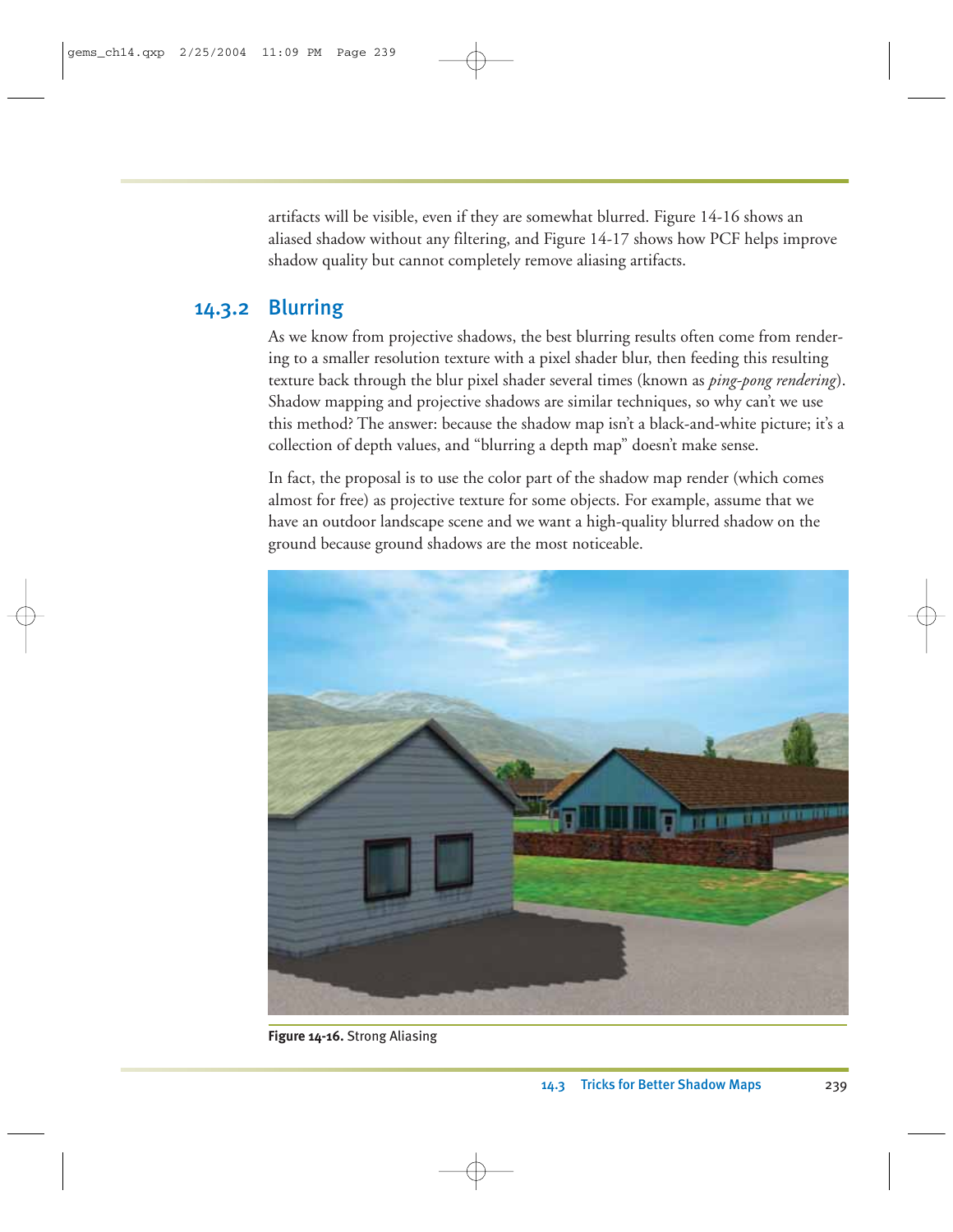

**Figure 14-17.** Filtered Aliasing

- **1.** Before rendering the depth shadow map, clear the color buffer with 1. During the render, draw 0 into the color buffer for every object except the landscape; for the landscape, draw 1 in color. After the whole shadow map renders, we'll have 1 where the landscape is nonshadowed and 0 where it's shadowed. See Figure 14-18.
- **2.** Blur the picture (the one in Figure 14-18) severely, using multiple passes with a simple blur pixel shader. For example, using a simple two-pass Gaussian blur gives good results. (You might want to adjust the blurring radius for distant objects.) After this step, we'll have a high-quality blurred texture, as shown in Figure 14-19.
- **3.** While rendering the scene with shadows, render the landscape with the blurred texture instead of the shadow map, and render all other objects with the depth part of the shadow map. See Figure 14-20.

The difference in quality is dramatic.

240

Of course, we can use this method not only with landscapes, but also with any object that does not need self-shadowing (such as floors, walls, ground planes, and so on). Fortunately,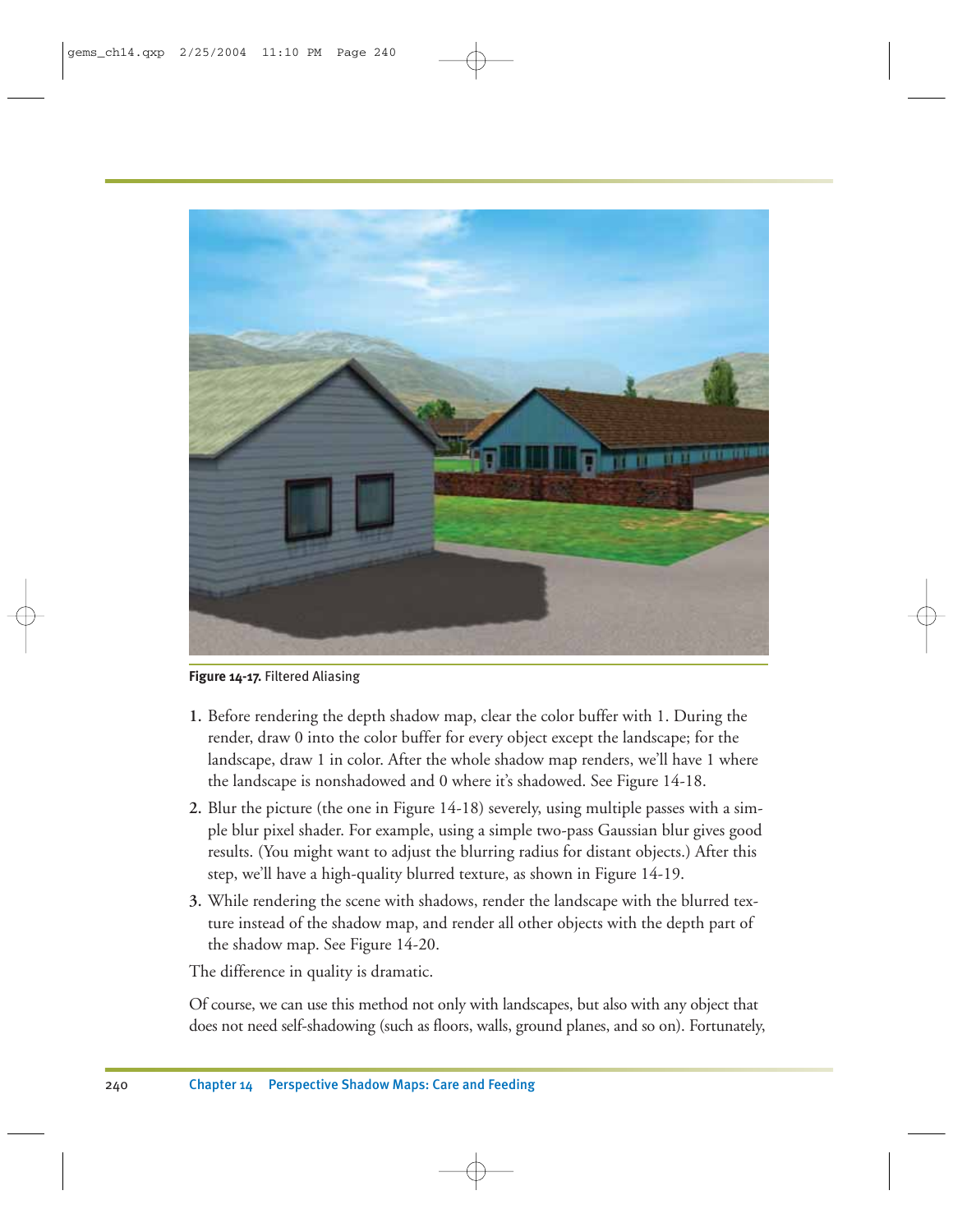

**Figure 14-18.** The Original Color Part for a Small Test Scene

**Figure 14-19.** The Blurred Color Part for a Small Test Scene



**Figure 14-20.** Applying Blurring to a Real Scene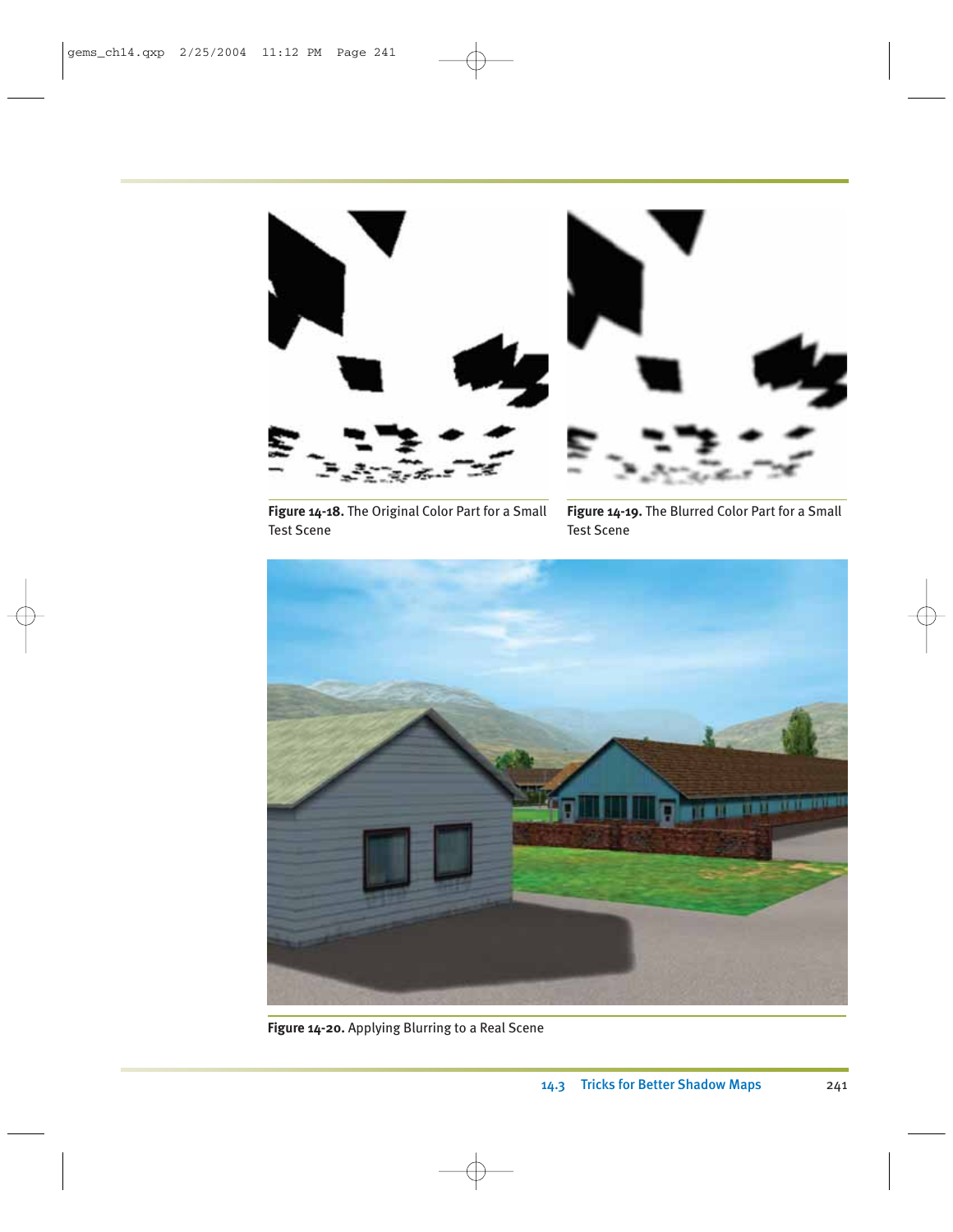in these areas shadows are most noticeable and aliasing problems are most evident. Because we have several color channels, we can blur shadows on several objects at the same time:

- Using depth textures, the color buffer is completely free, so we can use all four channels for four objects.
- For floating-point textures, one channel stores depth information, so we have three channels for blurring.
- For fixed-point textures, depth is usually stored in the red and green channels, so we have only two free channels.

This way we'll have nice blurred shadows on the ground, floor, walls, and so on while retaining all other shadows (blurred with PCF) on other objects (with proper self-shadowing).

## **14.4 Results**

The screenshots in Figures 14-21, 14-22, 14-23, and 14-24 were captured on the NVIDIA GeForce4 Ti 4600 in 1600×1200 screen resolution, with 100,000 to 500,000 visible polygons. All objects receive and cast shadows with real-time frame rates (more than 30).



**Figure 14-21.**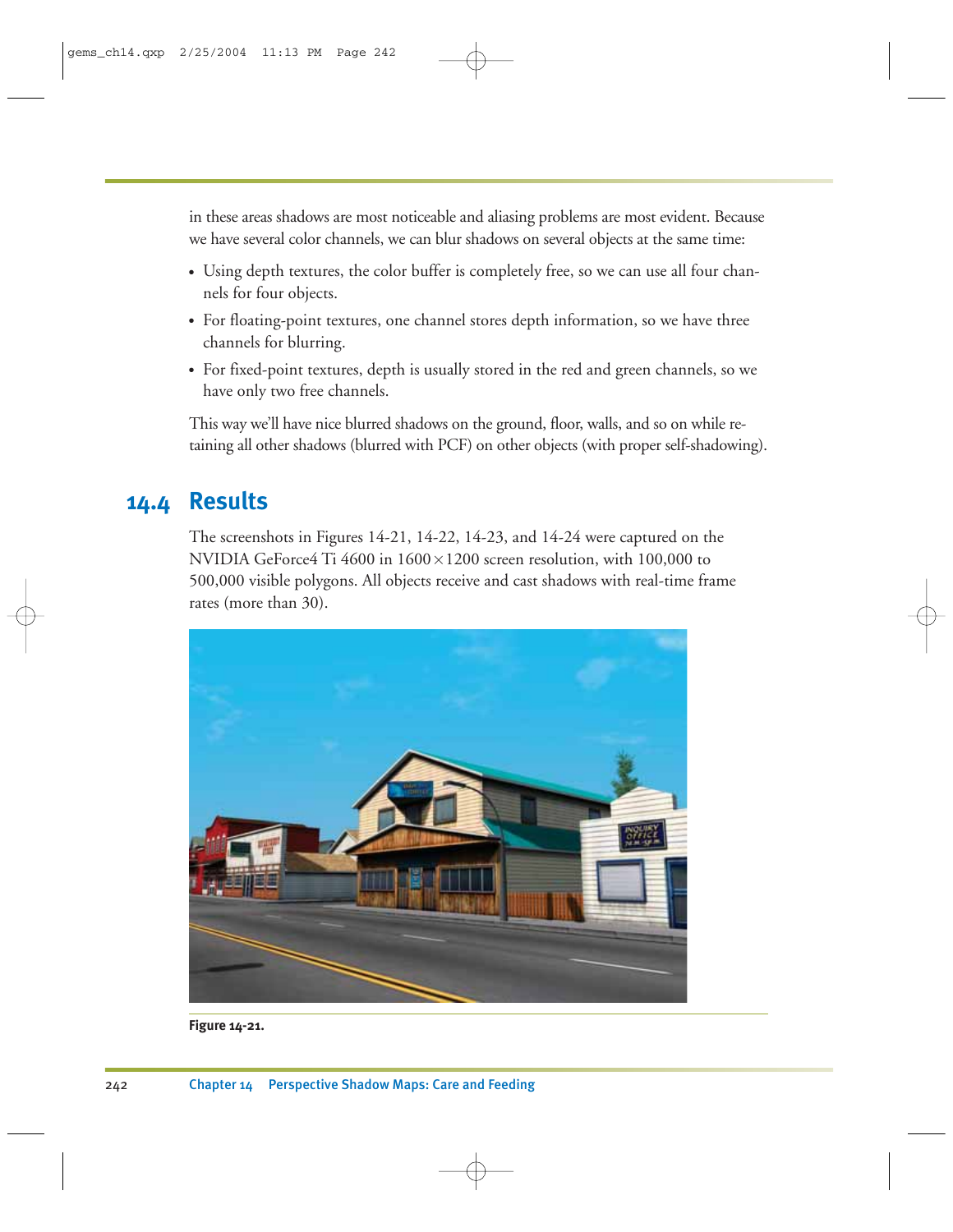

**Figure 14-22.**



**Figure 14-23.**